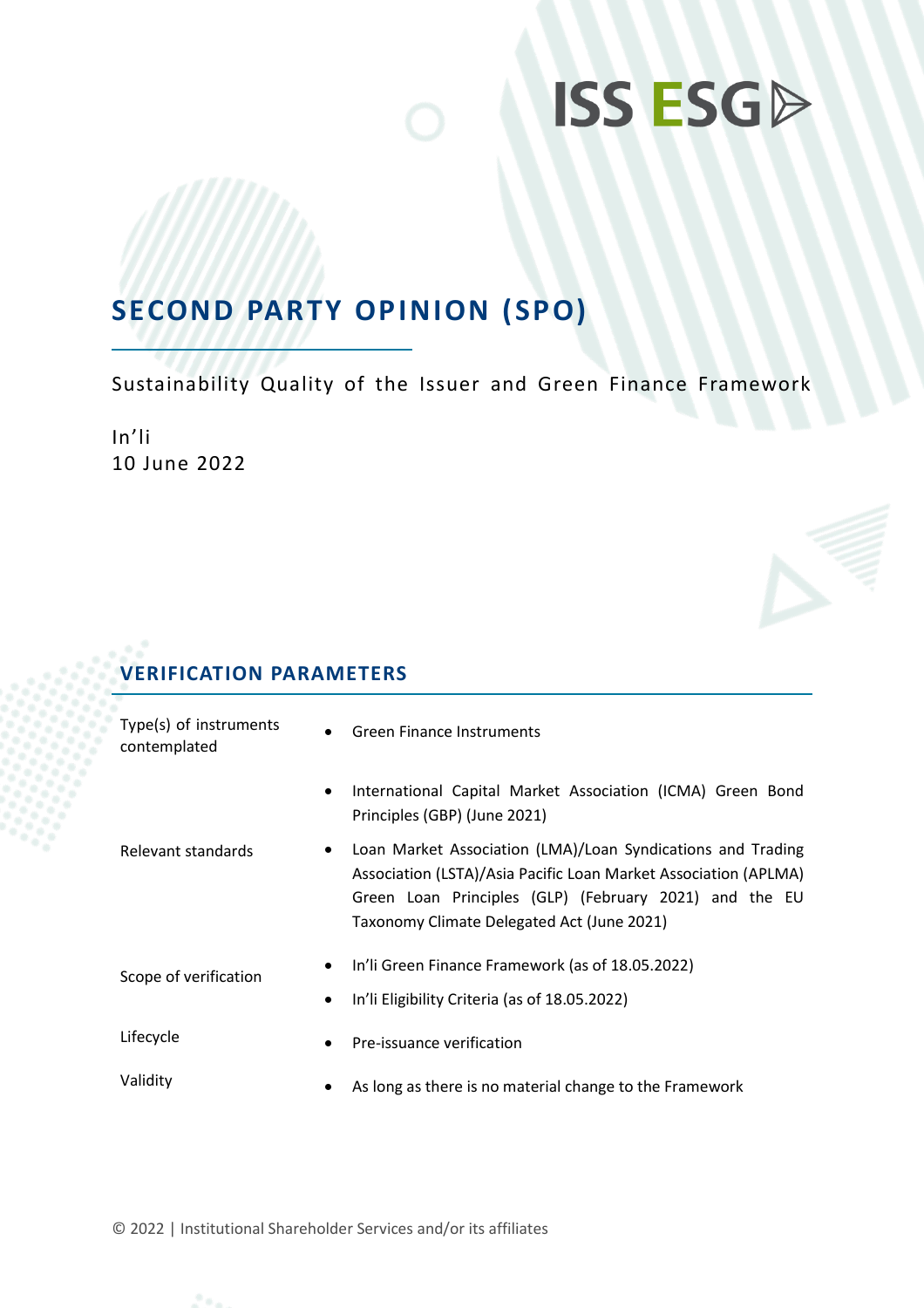

### **CONTENTS**

| PART I: GREEN FINANCE INSTRUMENTS LINK TO IN'LI's SUSTAINABILITY STRATEGY 5         |
|-------------------------------------------------------------------------------------|
|                                                                                     |
| B. CONSISTENCY OF GREEN FINANCE INSTRUMENTS WITH IN'LI'S SUSTAINABILITY STRATEGY  7 |
| PART II: ALIGNMENT WITH GREEN BOND PRINCIPLES AND GREEN LOAN PRINCIPLES  9          |
|                                                                                     |
| A. CONTRIBUTION OF THE GREEN FINANCE INSTRUMENTS TO THE UN SDGs  11                 |
| B. ALIGNMENT OF THE GREEN ASSET SELECTION CRITERIA WITH THE EU TAXONOMY 13          |
| C. ADDITIONAL MANAGEMENT OF SOCIAL RISKS ASSOCIATED WITH THE SELECTION CRITERIA     |
|                                                                                     |
|                                                                                     |
|                                                                                     |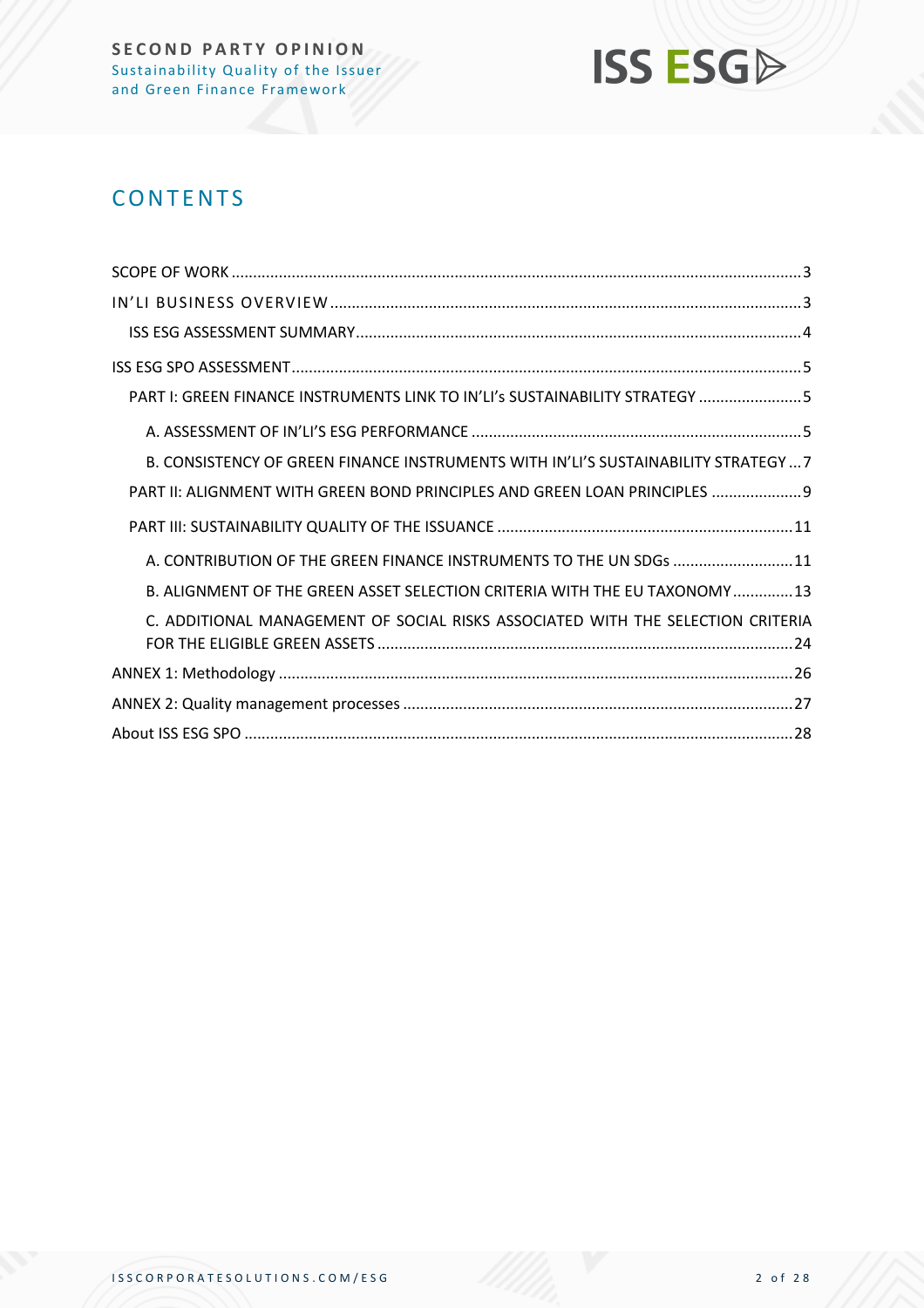

### <span id="page-2-0"></span>SCOPE OF WORK

In'li ("the Issuer") commissioned ISS ESG to assist with its Green Finance Instruments by assessing three core elements to determine the sustainability quality of the instrument:

- 1. Green Finance Instruments link to in'li's sustainability strategy drawing on in'li's overall sustainability profile and issuance-specific Use of Proceeds categories.
- 2. In'li's Green Finance Framework (18.05.2022 version) benchmarked against the International Capital Market Association's (ICMA) Green Bond Principles (GBP) and LMA/LSTA/APML Green Loan Principles (GLP)
- 3. The Eligibility criteria whether the projects contribute positively to the UN SDGs and perform against ISS ESG's issue-specific key performance indicators (KPIs) (See Annex 1).

### <span id="page-2-1"></span>IN'LI BUSINESS OVERVIEW

In'li is a subsidiary from the Action Logement Group dedicated to intermediate housing. The company was created in October 2017 from the merger of four group entities: OGIF, RRP, SOCALOG and Immobilière ACL-PME. In'li has four activities: (i) rental management, (ii) development and project management, (iii) maintenance and rehabilitation of assets, and (iv) sales. Its portfolio includes 38,868 housing units located in various Île-de-France municipalities in high-demand areas.



Source: In'li Green Finance Framework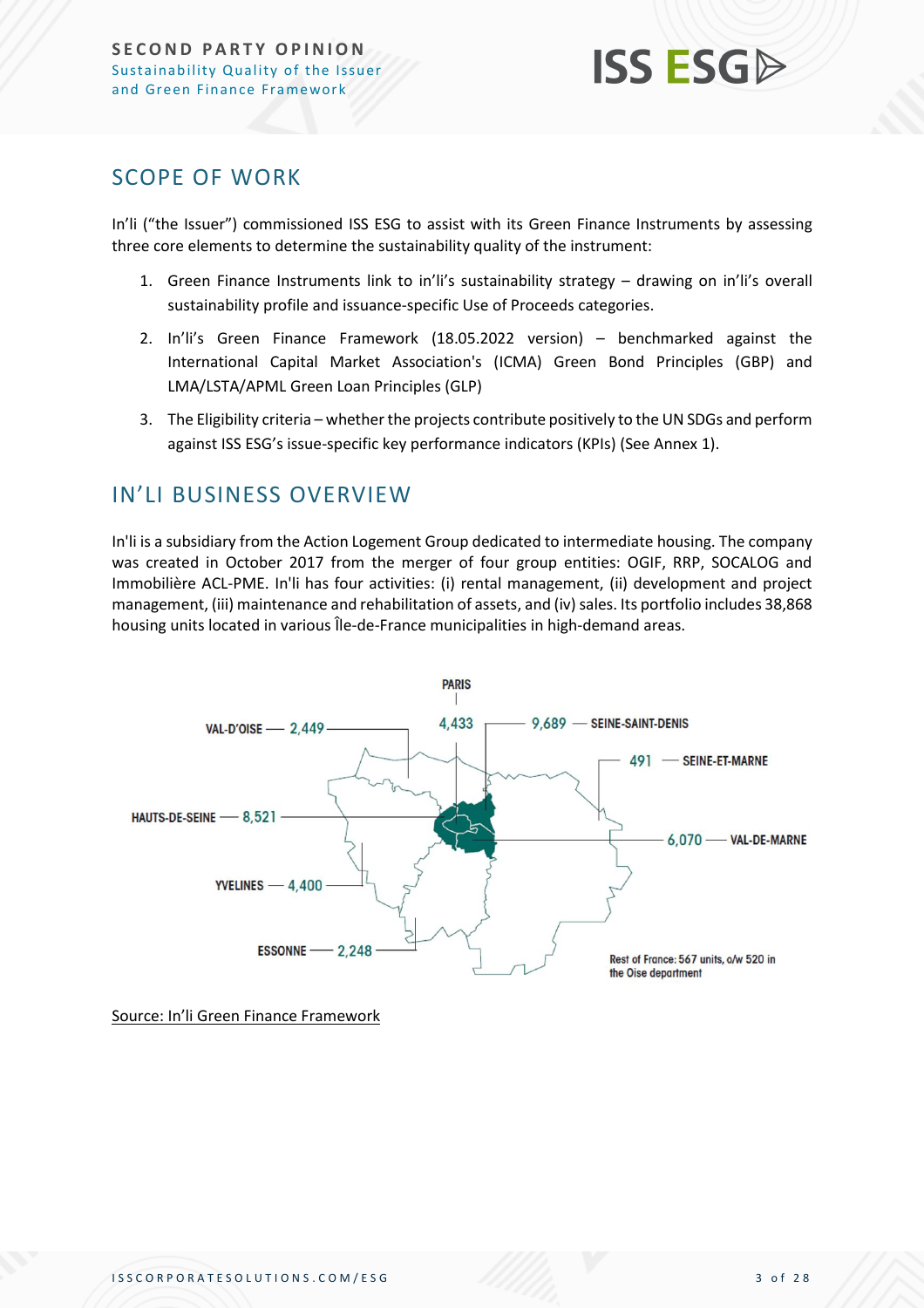### <span id="page-3-0"></span>ISS ESG ASSESSMENT SUMMARY

| <b>SPO SECTION</b>                                                                                      | <b>SUMMARY</b>                                                                                                                                                                                                                                                                                                                                                                                                                                                                                                                                                                                                                                                                                                                      | <b>EVALUATION</b> <sup>1</sup>                                   |  |
|---------------------------------------------------------------------------------------------------------|-------------------------------------------------------------------------------------------------------------------------------------------------------------------------------------------------------------------------------------------------------------------------------------------------------------------------------------------------------------------------------------------------------------------------------------------------------------------------------------------------------------------------------------------------------------------------------------------------------------------------------------------------------------------------------------------------------------------------------------|------------------------------------------------------------------|--|
| Part 1:<br><b>Green Finance</b><br><b>Instruments</b><br>link to issuer's<br>sustainability<br>strategy | In'li is a subsidiary of Action Logement Group, which specializes in<br>intermediate housing. The company's portfolio includes 38.868<br>housing units located mainly in Paris and the inner Parisian suburbs.<br>In'li generates a major share of revenues from the letting of<br>intermediate housing at affordable rents to people who are young<br>working professionals and middle-income earners living in supply-<br>constrained areas.<br>The Use of Proceeds financed through these Green Finance<br>Instruments are consistent with the issuer's sustainability strategy and<br>material ESG topics for the issuer's industry. The rationale for issuing<br>Green Finance Instruments is clearly described by the issuer. | <b>Consistent</b><br>with issuer's<br>sustainability<br>strategy |  |
| Part 2:<br><b>Alignment</b><br>with GBP and<br><b>GLP</b>                                               | The issuer has defined a formal concept for its Green Finance<br>Instruments regarding the use of proceeds, processes for project<br>evaluation and selection, management of proceeds and reporting. This<br>concept is in line with the ICMA GBP and the LMA/LSTA/APLMA GLP.                                                                                                                                                                                                                                                                                                                                                                                                                                                       | <b>Aligned</b>                                                   |  |
| <b>Part 3.A:</b><br><b>Sustainability</b><br>quality of the<br>selection<br>criteria                    | The Green Finance instruments will (re-)finance eligible asset<br>categories which include: green buildings. Those use of proceeds<br>categories have a significant contribution to SDG 13 'Climate action'<br>and limited contribution to SDGs 1 'No poverty', 10 'Reduced<br>inequalities', 7 'Affordable and clean energy' and 11 'Sustainable<br>Cities and Communities'.<br>The overall sustainability quality of the social criteria in terms of<br>sustainability benefits, risk avoidance and minimization is good based<br>upon the ISS ESG assessment.                                                                                                                                                                    | <b>Positive</b>                                                  |  |
| <b>Part 3.B:</b><br>Alignment of<br>selection<br>criteria<br>with<br><b>EU Taxonomy</b>                 | For the green assets, ISS ESG assessed the alignment of in'li's project characteristics, due<br>diligence processes and policies against the requirements of the EU Taxonomy (Climate<br>Delegated Act of June 2021), on a best-efforts basis <sup>2</sup> . Based on robust processes for<br>selection, the nominated project categories are considered to be:<br>Aligned with the Climate Change Mitigation Criteria for activities 7.2 and 7.7<br>$\bullet$<br>Partially aligned with the Climate Change Mitigation for activities 7.1<br>٠<br>Aligned with the Do No Significant Harm Criteria<br>Aligned with the Minimum Social Safeguards requirements                                                                       |                                                                  |  |

<sup>1</sup> ISS ESG's evaluation is based on the in'li Green Finance Framework (18.05.2022), and on the ISS ESG Indicative Corporate Rating for in'li updated on 21.04.2022 and applicable at the SPO delivery date.

<sup>&</sup>lt;sup>2</sup> Whilst the Final Delegated Act for Mitigation and Adaptation were published in June 2021, the Technical Screening Criteria allow for discretion on the methodologies in determining alignment in certain cases. Therefore, at this stage ISS ESG evaluates the alignment with the EU Taxonomy on a "best efforts basis".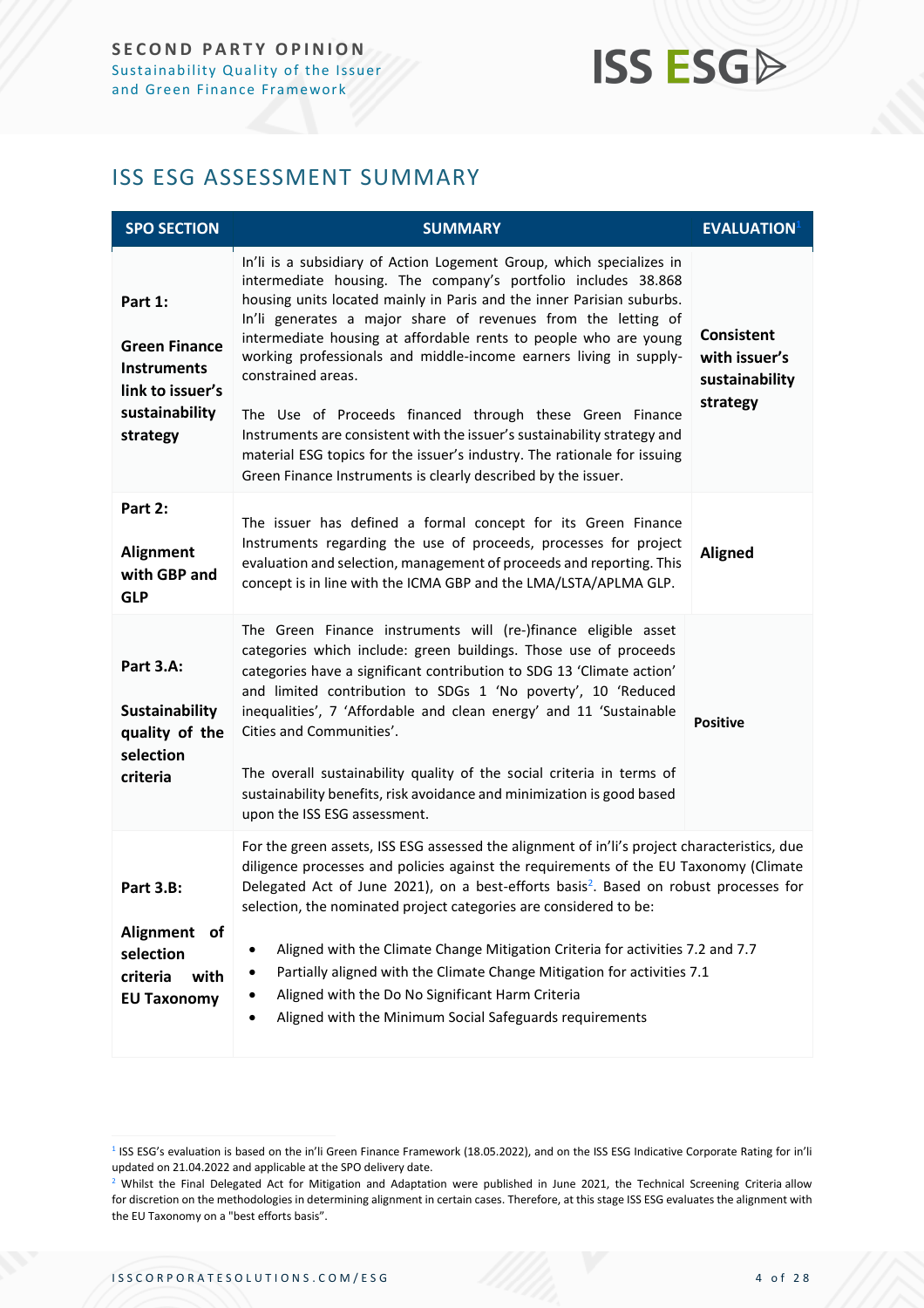### <span id="page-4-0"></span>ISS ESG SPO ASSESSMENT

### <span id="page-4-1"></span>**PART I: GREEN FINANCE INSTRUMENTS LINK TO IN'LI's SUSTAINABILITY STRATEGY**

### <span id="page-4-2"></span>A. ASSESSMENT OF IN'LI'S ESG PERFORMANCE

*Methodological note: Please note that in'li is not part of the ISS ESG Corporate Rating Universe. Thus, the below sustainability profile is an assessment conducted by the analyst in charge of the Real Estate Sector based on publicly available information exclusively. No direct communication between the Issuer and the analyst has taken place during the process. The below is not based on an ISS ESG Corporate Rating but considers ISS ESG Research's methodology.*

### *Industry classification*

Real Estate

### *Key Issues of the industry*

- 1. Green building considerations
- 2. Climate protection, energy efficiency and renewables
- 3. Environmental and social aspects in site selection
- 4. Occupational health and safety
- 5. Health and well-being of occupants

### *Indicative ESG risk and performance assessment*

In'li is a subsidiary of Action Logement Group, which specializes in intermediate housing. The company's portfolio includes 38,868 housing units located in Ile-de-France region. In'li generates a major share of revenues from the letting of intermediate housing at an affordable rent to people who are young working professionals and middle-income earners living in supply-constrained areas.

The main sustainability risks for companies active in managing and developing residential properties relate to resource efficiency, climate change, and health and safety of employees and tenants.

Regarding climate change, in'li aims to become carbon neutral by 2050 and has set an intermediate target to reduce relative emissions on Scope 1 and 2 by about 50% by 2030, from a 2021 baseline. In'li also refers to the intensity target of reducing energy consumption of its real estate properties by more than 60% until 2030. In'li properties with F or G energy labels will be replaced by energy retrofits to improve thermal comfort and ensure affordable heating costs. The company is also working towards decarbonizing energy sources by connecting real estate properties to urban heating networks. Additionally, in'li encourages tenants to save energy through awareness raising actions. The company supports the use of sustainable travel and transport options at its properties through developing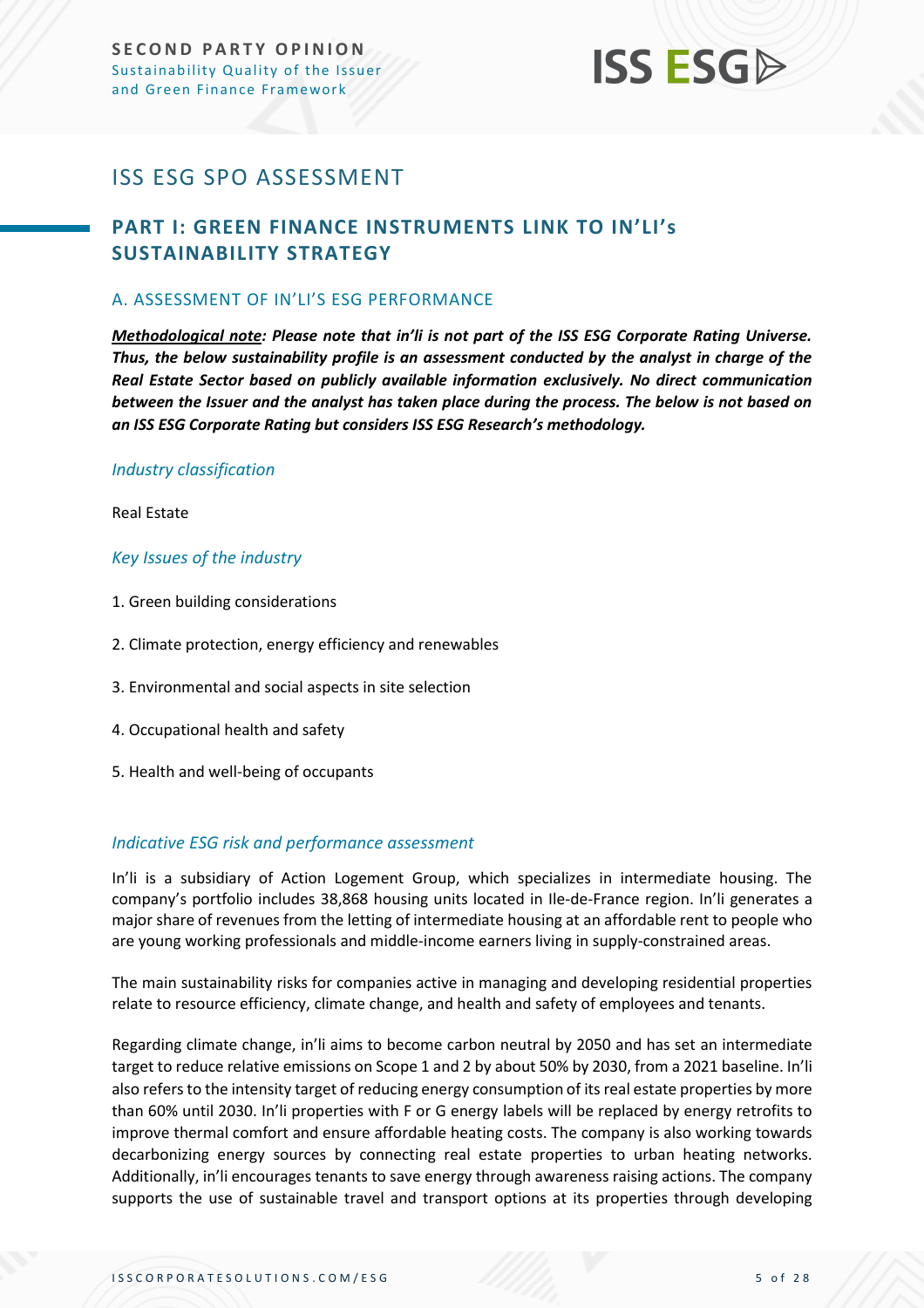

housing properties that have access to public transport networks. However, there is no indication of the use of renewable energy sources in the company's properties. The company provides data on GHG emissions and energy consumption. However, since the scope of reporting and methodologies have been updated in 2021 and are not comparable to past data, a trend could not be calculated.

While selecting building materials, the company favors building materials that are recycled or naturally available (e.g. solid timber and solid wood material). However, there is no indication of policies on responsible site selection, use of brownfield developments and biodiversity management.

Regarding occupational health and safety, in'li's employees are covered by a formal health and safety policy which also provides details on some elements of a health and safety management system such as responsibilities, safety committee, training, and monitoring of health and safety. Contractors are all based in France where high labor standards are in place. The company has implemented measures to improve work-life balance by providing flexible working time and teleworking options to more than 80% of its administrative employees. The company addresses issues such as discrimination and harassment in its ESG policy, which applies to employees and suppliers. Besides, suppliers are all based in France where high labor standards are in place.

In'li addresses tenant health, well-being, and safety by conducting audits that are focused on phytosanitary standards, including physical, chemical and biological factors e.g., fire prevention, asbestos and legionella. In'li aims to promote the health and well-being of tenants by including green spaces in some of its residential properties. The company also offers relocation options to people in challenging circumstances, which include disabilities, loss of income and old age.

### *Indicative product portfolio assessment*

### **Social impact of the product portfolio**

In'li's property portfolio exclusively comprises non-luxury residential housing. The company thereby significantly contributes to the achievement of the social objective to provide basic services.

### **Environmental impact of the product portfolio**

In'li refers to half of all new properties being certified to green building standards which include NF Habitat or NF Habitat HQE. However, it remains unclear how much of the overall portfolio is certified to the NF Habitat or NF Habitat HQE green building standards. Hence, the overall impact is considered to be neutral.

### *Controversy Assessment*

### **Company Screening**

The analyst in charge of producing this report conducted a high-level controversy assessment. There is no indication of in'li being involved in any of the below-mentioned controversies.

#### **Industry risks**

Based on a review of controversies over a 2-year period, the top three issues that have been reported against companies within the Real Estate sector are as follows: Failure to respect the right to just and favorable conditions of work, failure to pay fair share of taxes and Failure to respect consumer health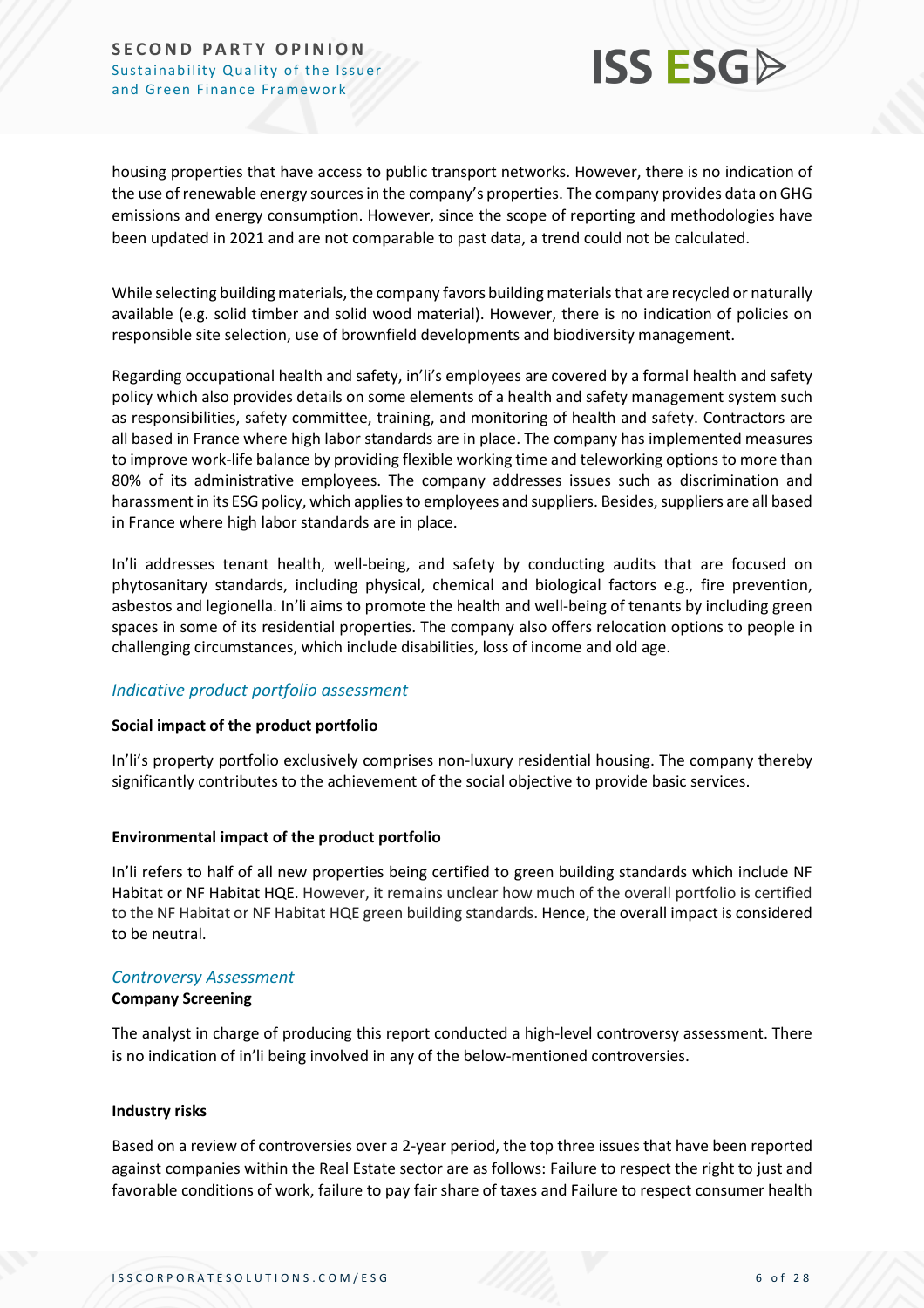

and safety. This is closely followed by failure to conduct human rights due diligence, failure to assess environmental impacts, and failure to prevent money laundering.

### <span id="page-6-0"></span>B. CONSISTENCY OF GREEN FINANCE INSTRUMENTS WITH IN'LI'S SUSTAINABILITY **STRATEGY**

### *Key sustainability objectives and priorities defined by the issuer*

As a player in intermediate housing in the Ile-de-France, in'li has defined three main Corporate Social Responsibility commitments, which are reflected in the characteristics of its portfolio:

- Social impact for tenants, with rents that are lower than market rents and a portfolio that is located mainly in the main tense areas of the Paris region;
- Housing close to public transport and employment areas;
- Energy-efficient and environmentally friendly housing, which translates into an ambitious policy of renovating existing housing and the goal of producing 80,000 energy-efficient homes.

On this basis, in'li has defined its five key CSR orientations in 2020, aligned with its strategic priorities:

- **E** Develop a supply of new affordable housing near transportation and employment areas;
- **Ensuring quality service for tenants;**
- Adapting the business lines to the challenges of the sector
- Reduce the environmental footprint;
- Guarantee ethical practices and promote responsible corporate governance.

### *Rationale for issuance*

In'li social mission is accompanied by a desire to respond to climatic and environmental challenges in the real estate sector. This is why in'li has undertaken since 2019 a process of aligning its financial strategy with its CSR strategy through various initiatives:

- Signature of a financing agreement with the European Investment Bank (EIB) in 2019 dedicated to the financing of energy-efficient real estate assets: RT2012-10% as a minimum and RE2020 as of its application.
- Implementation of an €800 million responsible loan in 2021, as part of the creation of Foncière Cronos, in partnership with Axa Investment Managers. Foncière Cronos was the first property company of this size in Europe to be financed 100% by a responsible mortgage loan. This financing was recognized as "Sustainable Financing of the Year 2021 in Europe" by Real Estate Capital Europe.
- Implementation of a €600 million Sustainability-Linked Loan in June 2021 incorporating three ESG performance indicators related to the energy renovation of in'li's real estate assets, the construction of new affordable housing in tensed A and Abis zones, as well as the quantification of GHG emissions and the implementation of a reduction pathway.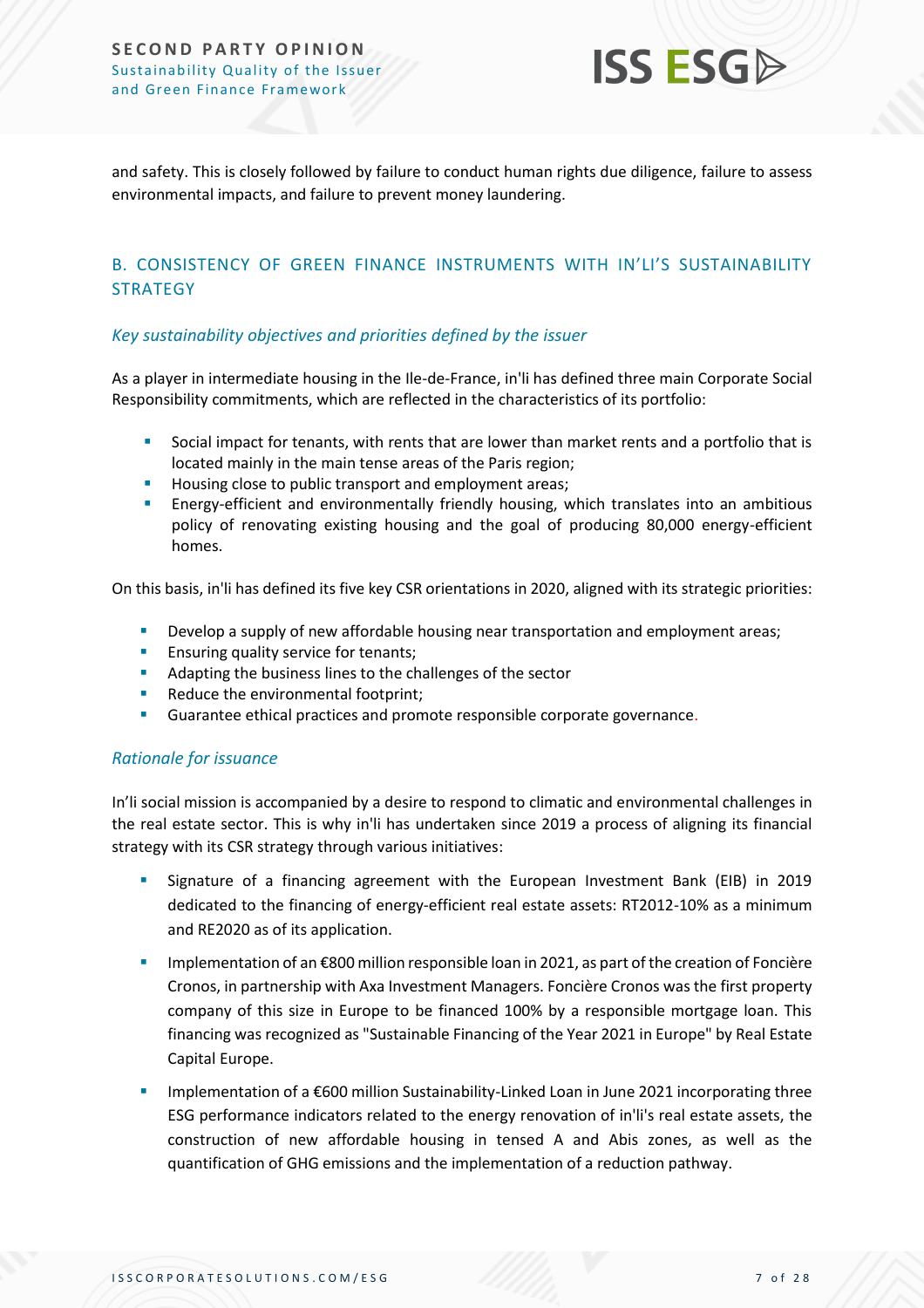

This Green Finance Framework is part of this continuity and underlines in'li's willingness to go even further in taking into account the challenges of energy transition by setting up a green bond/loan financing program to serve its social and societal mission.

### *Contribution of Use of Proceeds categories to sustainability objectives and priorities*

ISS ESG mapped the Use of Proceeds categories financed under this Green Finance Instruments with the sustainability objectives defined by the issuer, and with the key ESG industry challenges as defined in the ISS ESG Corporate Rating methodology for the Real Estate industry. Key ESG industry challenges are key issues that are highly relevant for a respective industry to tackle when it comes to sustainability, e.g. climate change and energy efficiency in the buildings sector. From this mapping, ISS ESG derived a level of contribution to the strategy of each Use of Proceeds category.

| <b>CATEGORY</b>        | USE OF PROCEEDS SUSTAINABILITY OBJECTIVES<br><b>FOR THE ISSUER</b> | <b>KEY ESG INDUSTRY</b><br><b>CHALLENGES</b> | <b>CONTRIBUTION</b>                     |
|------------------------|--------------------------------------------------------------------|----------------------------------------------|-----------------------------------------|
| <b>Green buildings</b> |                                                                    |                                              | Contribution to a<br>material objective |

**Opinion:** *ISS ESG finds that the Use of Proceeds financed through Green Financing Instruments are consistent with the issuer's sustainability strategy and material ESG topics for the issuer's industry. The rationale for issuing Green Financing Instruments is clearly described by the issuer.*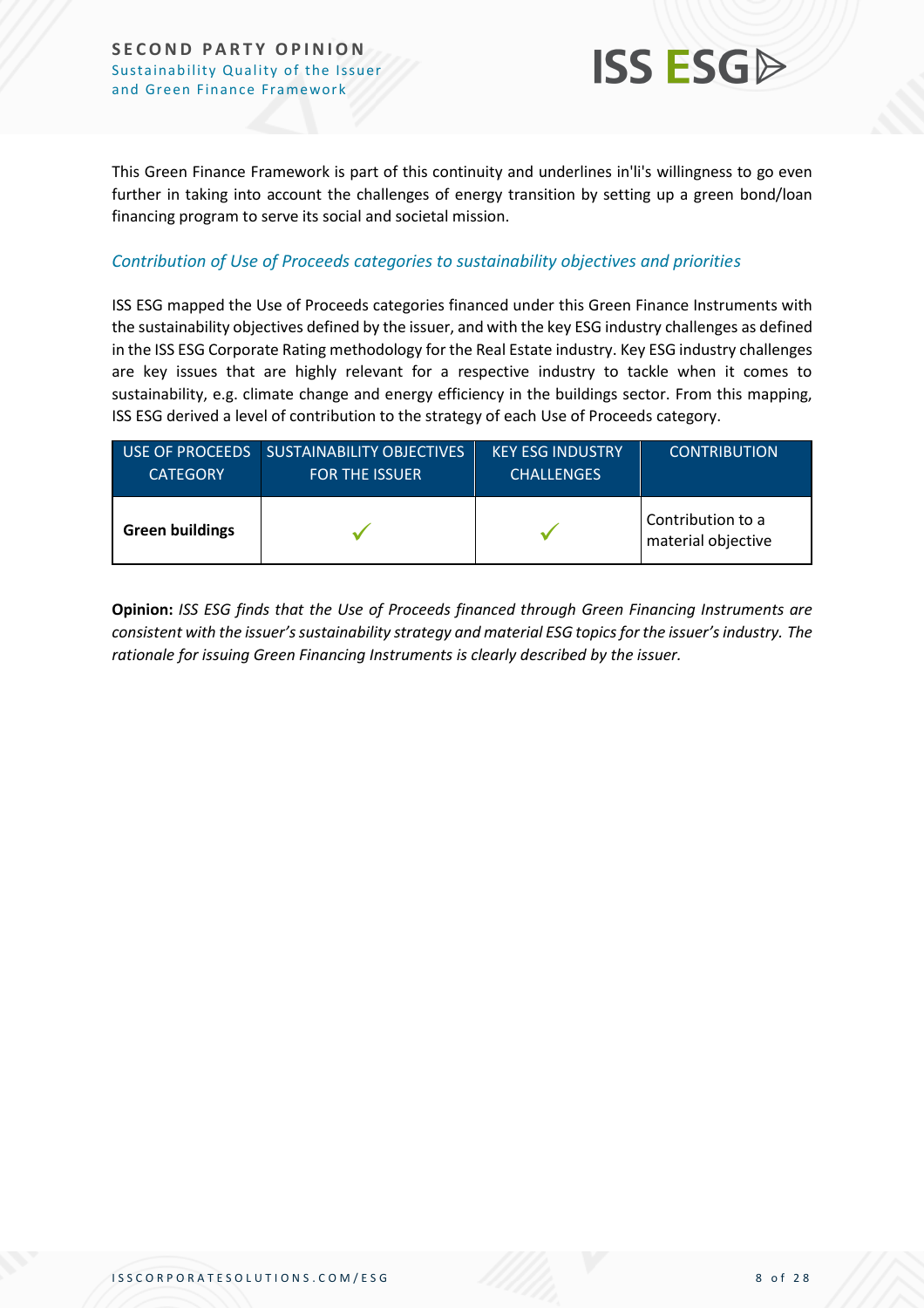### <span id="page-8-0"></span>**PART II: ALIGNMENT WITH GREEN BOND PRINCIPLES AND GREEN LOAN PRINCIPLES**

This section describes ISS ESG's assessment of the alignment of the Management of Proceeds proposed by in'li's Green Financing Framework (dated 14.04.2022) with the ICMA's Green Bond Principles (GBP) and the LMA/ APLMA/LTSA's Green Loan Principles (GLP).

| <b>GLP/GLP</b>                                                      | <b>ALIGNMENT ISS ESG'S OPINION</b>                                                                                                                                                                                                                                                                                                                                                                       |
|---------------------------------------------------------------------|----------------------------------------------------------------------------------------------------------------------------------------------------------------------------------------------------------------------------------------------------------------------------------------------------------------------------------------------------------------------------------------------------------|
| <b>Use of Proceeds</b><br>1.                                        | ISS ESG considers the Use of Proceeds description<br>provided by in'li's Green Financing Framework as aligned<br>with the ICMA's Green Bond Principles and the LMA/<br>APLMA/LTSA's Green Loan Principles.                                                                                                                                                                                               |
|                                                                     | The Issuer's green categories align with the project<br>categories as proposed by the GBP and GLP and criteria<br>are defined in a clear and transparent manner. The issuer<br>defines a look-back period, in line with best market<br>practice. The issuer also describes the social benefits of<br>the project category, linked to in'li's social mission, which<br>goes beyond best market practices. |
| 2. Process for Project<br><b>Evaluation and</b><br><b>Selection</b> | ISS ESG considers the Process for Project Evaluation and<br>Selection description provided by in'li's Green Financing<br>Framework as aligned with the ICMA's Green Bond<br>Principles and the LMA/ APLMA/LTSA's Green Loan<br>Principles.                                                                                                                                                               |
|                                                                     | The project selection process is defined and structured in<br>a congruous manner. ESG risks associated with the project<br>categories are identified and managed through an<br>appropriate process which involves various stakeholders,<br>in line with best market practice. Moreover, the projects<br>selected show alignment with the sustainability strategy<br>of the Issuer.                       |
| <b>Management of</b><br>3.<br><b>Proceeds</b>                       | ISS ESG finds that the Management of Proceeds proposed<br>by in'li's Green Financing Framework as aligned with the<br>ICMA's<br>Bond<br>Green<br>Principles<br>and<br>the<br>LMA/<br>APLMA/LTSA's Green Loan Principles.                                                                                                                                                                                 |
|                                                                     | The proceeds collected will be equal to the amount<br>allocated to eligible projects, with no exceptions. The<br>proceeds are tracked in an appropriate manner and<br>attested in a formal internal process. Moreover, the issuer<br>discloses the temporary investment instruments for<br>unallocated proceeds, and sets a reallocation period of<br>one year, in line with best market practice.       |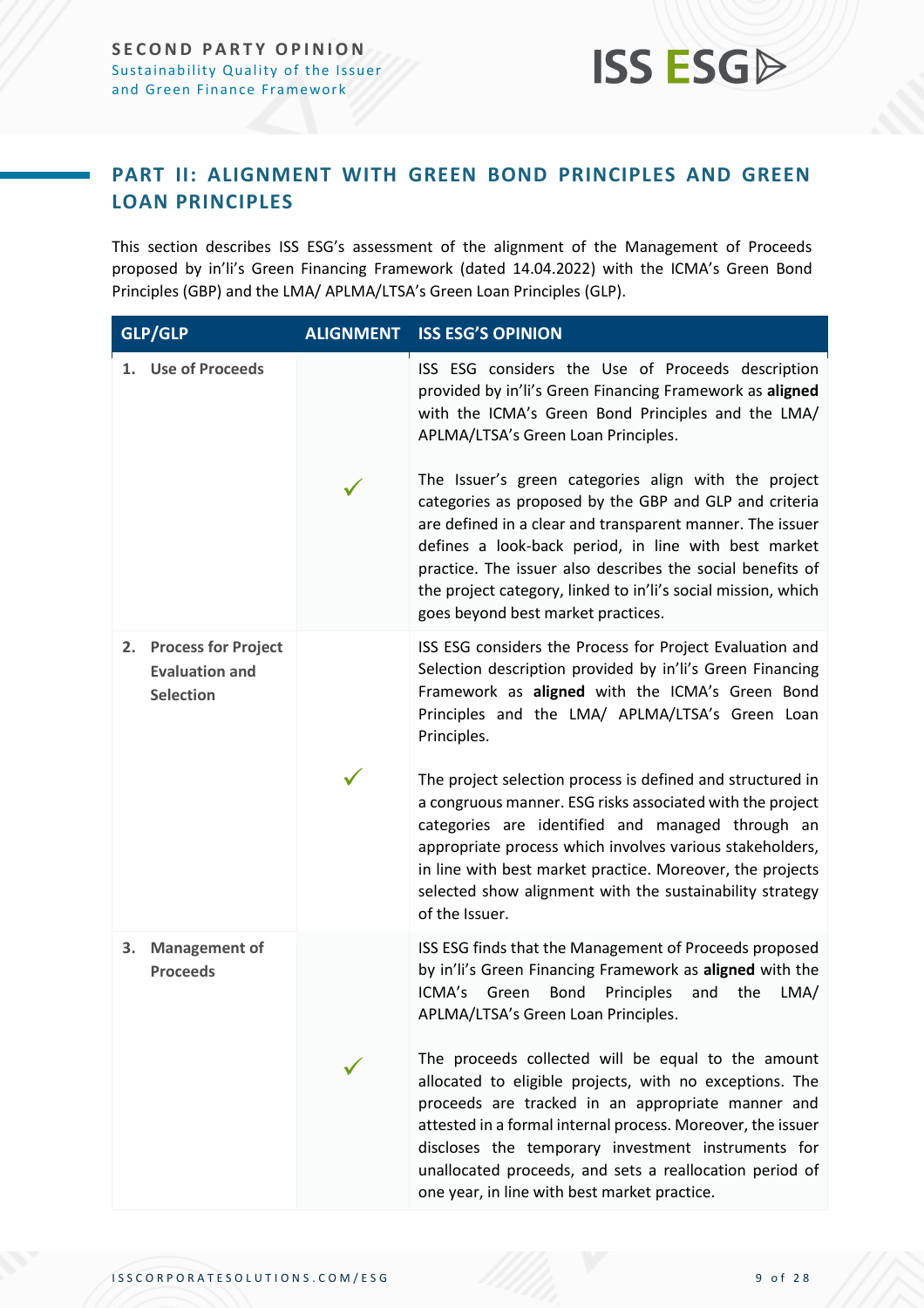

| Reporting<br>4. | ISS ESG finds that the allocation and impact reporting<br>proposed by in'li's Green Financing Framework is aligned<br>with the ICMA's Green Bond Principles and the LMA/<br>APLMA/LTSA's Green Loan Principles.                                                                                                                                                                                                                                                                                                  |
|-----------------|------------------------------------------------------------------------------------------------------------------------------------------------------------------------------------------------------------------------------------------------------------------------------------------------------------------------------------------------------------------------------------------------------------------------------------------------------------------------------------------------------------------|
|                 | The Issuer commits to disclose the allocation of proceeds<br>transparently and to report in an appropriate frequency.<br>in'li explains the level of expected reporting and the type<br>of information that will be reported. Moreover, the Issuer<br>commits to report annually, until the proceeds have been<br>fully allocated. Furthermore, the issuer is transparent on<br>the level of impact, information reported, scope, and<br>duration of the impact reporting, in line with best market<br>practice. |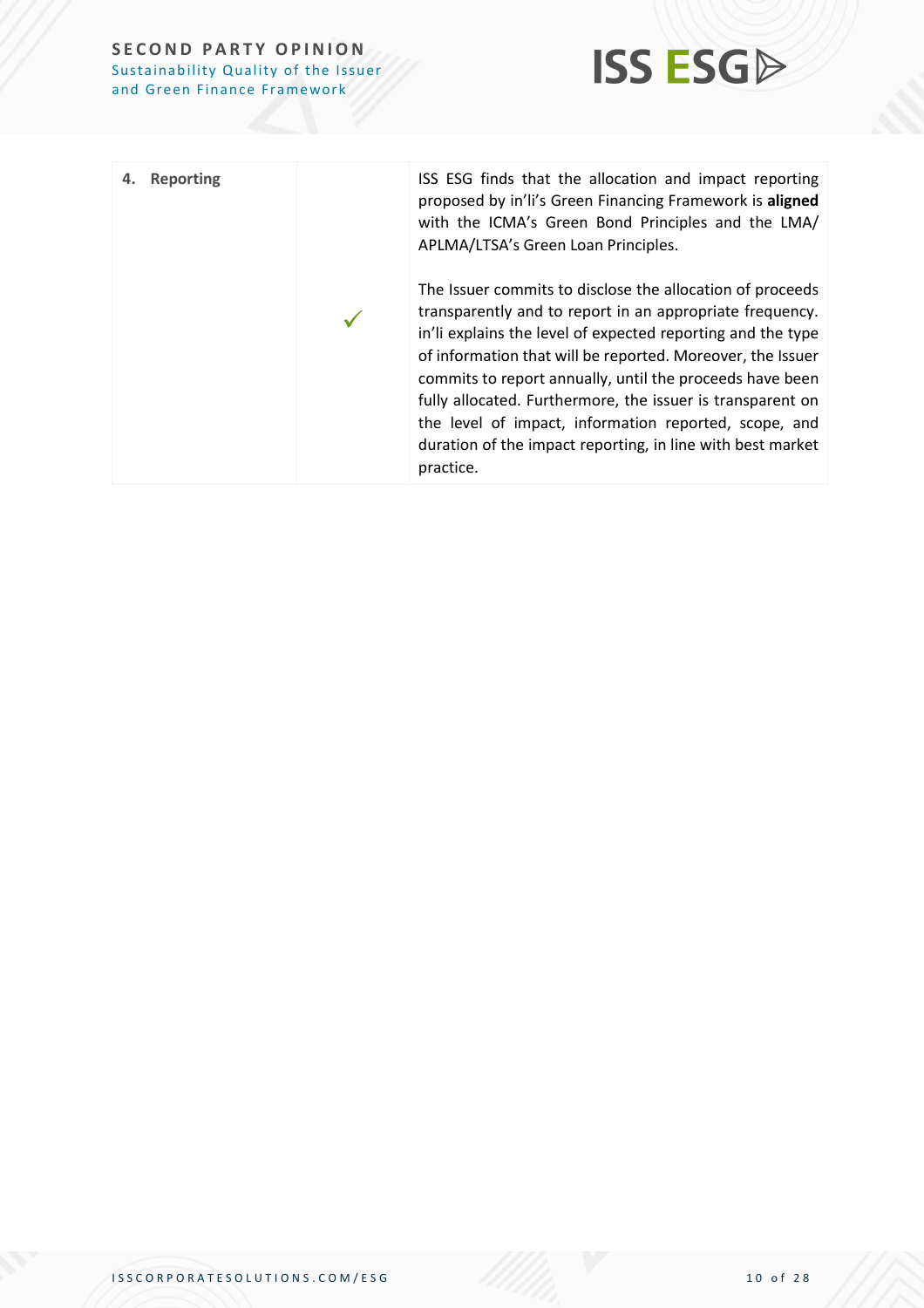### <span id="page-10-0"></span>**PART III: SUSTAINABILITY QUALITY OF THE ISSUANCE**

### <span id="page-10-1"></span>A. CONTRIBUTION OF THE GREEN FINANCE INSTRUMENTS TO THE UN SDGs

The assessment of UoP categories for (re)financing products and services is based on a variety of internal and external sources, such as the ISS ESG SDG Solutions Assessment (SDGA), a proprietary methodology designed to assess the impact of an Issuer's products or services on the UN SDGs, as well as other ESG benchmarks (the EU Taxonomy Climate Delegated Acts, the ICMA Green and/or Social Bond Principles and other regional taxonomies, standards and sustainability criteria).

The assessment of UoP categories for (re)financing specific products and services is displayed on a 5 point scale (see Annex 1 for methodology):

| <b>Significant</b> | <b>Limited</b>     | No         | Limited             | <b>Significant</b>  |
|--------------------|--------------------|------------|---------------------|---------------------|
| <b>Obstruction</b> | <b>Obstruction</b> | Net Impact | <b>Contribution</b> | <b>Contribution</b> |

Each of the Green Finance Instrument's Use of Proceeds categories has been assessed for its contribution to, or obstruction of, the SDGs:

| <b>USE OF PROCEEDS</b>                                                                                                                                                                                                     | <b>CONTRIBUTION OR</b><br><b>OBSTRUCTION</b>       | <b>SUSTAINABLE</b><br><b>DEVELOPMENT</b><br><b>GOALS</b> |
|----------------------------------------------------------------------------------------------------------------------------------------------------------------------------------------------------------------------------|----------------------------------------------------|----------------------------------------------------------|
| <b>Green Buildings &amp; Affordable housing</b><br>Buildings built before 31 December 2020 with<br>Primary Energy Demand (PED) aligned with the                                                                            |                                                    | 1 NO <sub>POVERTY</sub>                                  |
| threshold set for Nearly-Zero Energy Buildings<br>(NZEB) requirements, as transposed by the RT<br>2012                                                                                                                     | <b>Limited</b><br><b>Contribution</b> <sup>4</sup> |                                                          |
| Buildings built after 31 December 2020 and<br>before January 2022 with PED at least 10%<br>lower than the threshold set for NZEB<br>requirements)                                                                          |                                                    |                                                          |
| Buildings built after 31 December 2021 with<br>PED aligned with the threshold set for the NZEB<br>requirements, as transposed by the RE 2020<br>and as far as possible, 10% lower than the<br>threshold set by the RE 2020 | <b>Significant Contribution</b> <sup>5</sup>       | 13 CLIMATE                                               |
| All buildings are affordable housing <sup>3</sup> for middle<br>classes, young workers and students                                                                                                                        |                                                    |                                                          |

<sup>&</sup>lt;sup>3</sup> The resource ceilings for household eligibility are regulated and defined annually by ministerial decree according to the composition of the household and the location of the property. The resource ceilings are defined in such a way as to allow access to housing for households with incomes that are too high to qualify for social housing, but insufficient to be adequately housed in the private sector.

<sup>4</sup> This assessment differs from the ISS ESG SDG Solutions Assessment (SDGA) proprietary methodology designed to assess the impact of an Issuer's product and service portfolio on the SDG.

<sup>5</sup> This assessment differs from the ISS ESG SDG Solutions Assessment (SDGA) proprietary methodology designed to assess the impact of an Issuer's product and service portfolio on the SDGs. For the projects to be financed under Use of Proceeds categories that are based on the Technical Screening Criteria defined by the EU Taxonomy Technical Annex, a significant contribution to climate change mitigation is attested. Assets compliance with EU taxonomy is not evaluated under the SPO.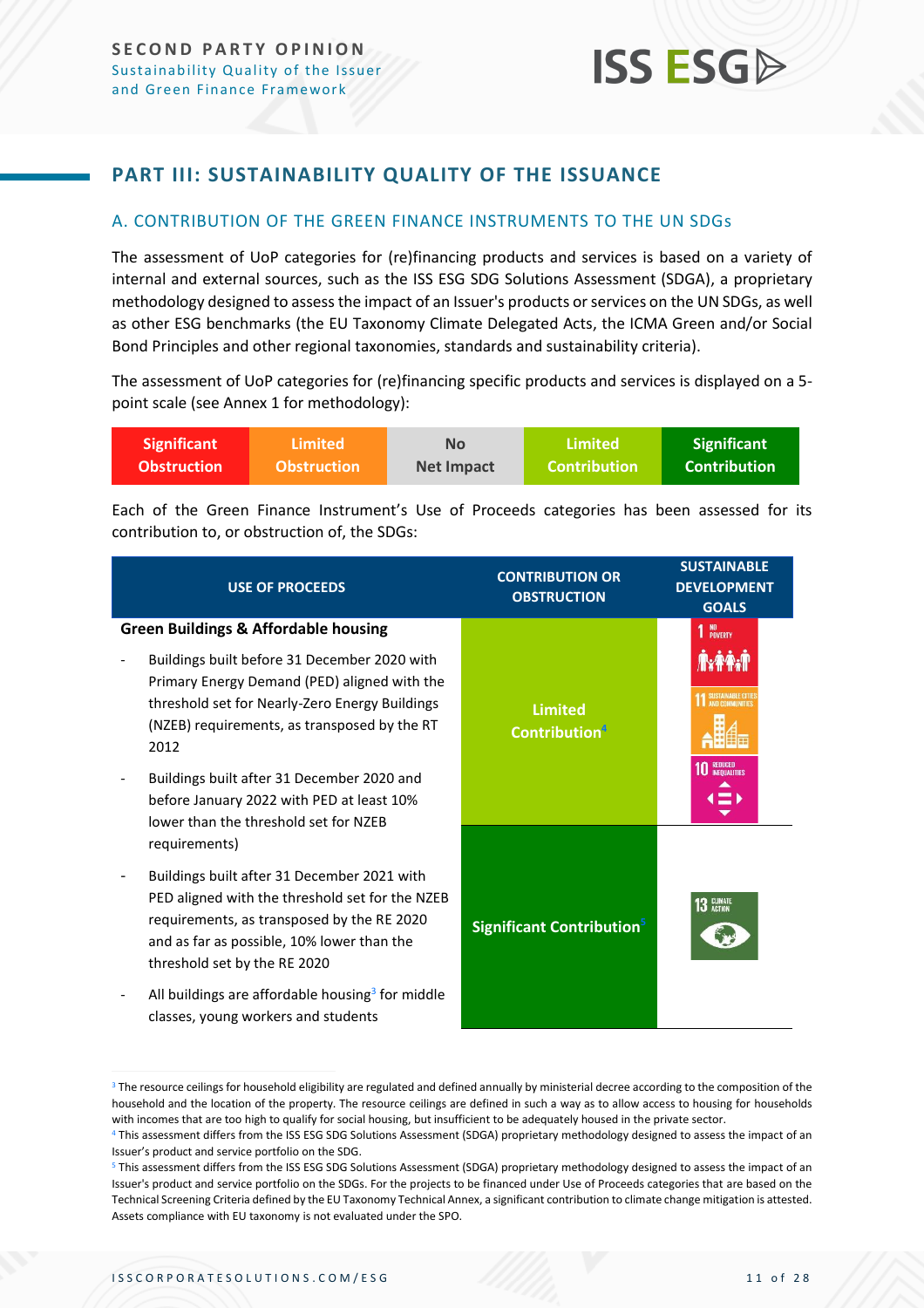## **ISS ESGA**

#### **Green Buildings & Affordable housing**

Buildings that underwent a renovation that has led to a reduction of Primary Energy Demand (PED) of at least 30%

Buildings that underwent a renovation that allows the building to achieve a PED below the threshold set for the NZEB requirements, as transposed by the RE 2020.

All buildings are affordable housing for middle classes, young workers and students

| <b>Limited Contribution</b>           | NO<br>Poverty<br><b>A.FA.F</b><br><b>AFFORDABLE AND</b><br><b>CIEAN ENERGY</b><br><b>REDUCED<br/>INEQUALITIES</b><br>4 = K<br><b>SUSTAINABLE CITIES</b><br>AND COMMUNITIES<br>Ŧ |
|---------------------------------------|---------------------------------------------------------------------------------------------------------------------------------------------------------------------------------|
| Significant Contribution <sup>6</sup> | <b>CLIMATE</b><br>ACTION<br>13                                                                                                                                                  |

<sup>6</sup> This assessment differs from the ISS ESG SDG Solutions Assessment (SDGA) proprietary methodology designed to assess the impact of an Issuer's product and service portfolio on the SDGs. For the projects to be financed under Use of Proceeds categories that are based on the Technical Screening Criteria defined by the EU Taxonomy Technical Annex, a significant contribution to climate change mitigation is attested. Assets compliance with EU taxonomy is not evaluated under the SPO.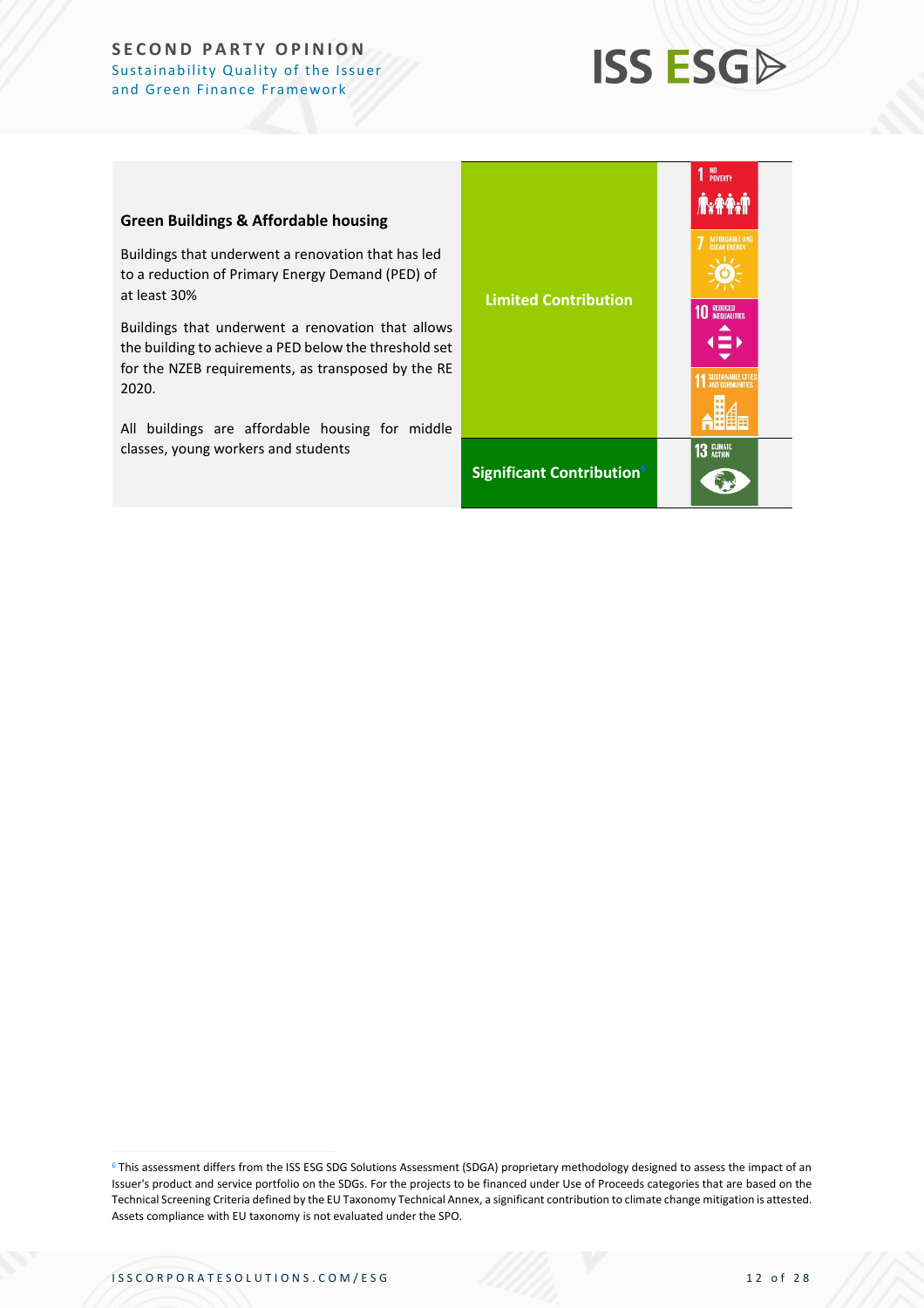

### <span id="page-12-0"></span>B. ALIGNMENT OF THE GREEN ASSET SELECTION CRITERIA WITH THE EU TAXONOMY

ISS ESG assessed the alignment of in'li's asset selection process and company policies for the nominated use of proceeds project categories, with the relevant Climate Change Mitigation, Do Not Significant Harm Criteria (DNSH), and Minimum Social Safeguards requirements of the EU Taxonomy Climate Delegated Act  $^7$  (June 2021), based on information provided by in'li and on a best-effort basis. Where in'li's processes and policies fully meet the Criteria requirements, a tick is shown in the table below, for the ISS ESG assessment against the Criteria requirements.

In'li's green asset selection criteria overlap with the following economic activities in the EU Taxonomy for Substantial Contribution to Climate Change Mitigation.

- 7.1 Construction of new buildings
- 7.2 Renovation of existing buildings
- 7.7 Acquisition and Ownership of Buildings

Note: In order to avoid repetition, the evaluation of the alignment of the selection criteria to the Do No Significant Harm Criteria to Climate Change Adaptation is provided in Section B.4, B.5, B.6 and B.7. They are applicable to all of the above activities.

### B.1 7.1 Construction of new buildings

| EU TAXONOMY REQUIREMENT                                                                                                                                                                                                                                                                                                                                                                                                                                                                                                | <b>GREEN PROJECTS OWN PERFORMANCE AND</b><br><b>SELECTION PROCESSES<sup>8</sup></b>                                                                                                                                                                                                                                                                                                                                                                                                                                                                                                                                                                                                                                                                                                       | <b>ALIGNMENT</b> |
|------------------------------------------------------------------------------------------------------------------------------------------------------------------------------------------------------------------------------------------------------------------------------------------------------------------------------------------------------------------------------------------------------------------------------------------------------------------------------------------------------------------------|-------------------------------------------------------------------------------------------------------------------------------------------------------------------------------------------------------------------------------------------------------------------------------------------------------------------------------------------------------------------------------------------------------------------------------------------------------------------------------------------------------------------------------------------------------------------------------------------------------------------------------------------------------------------------------------------------------------------------------------------------------------------------------------------|------------------|
|                                                                                                                                                                                                                                                                                                                                                                                                                                                                                                                        | 1. SUBSTANTIAL CONTRIBUTION TO CLIMATE CHANGE MITIGATION - TECHNICAL SCREENING CRITERIA                                                                                                                                                                                                                                                                                                                                                                                                                                                                                                                                                                                                                                                                                                   |                  |
| Constructions of new buildings<br>for which:<br>1. The Primary Energy Demand<br>(PED), defining the energy<br>performance of the building<br>resulting from the construction,<br>is at least 10 % lower than the<br>threshold set for the nearly<br>zero-energy building (NZEB)<br>national<br>requirements<br>in<br>implementing<br>measures<br>Directive 2010/31/EU of the<br>European Parliament and of the<br>Council.<br><b>The</b><br>energy<br>performance is certified using<br>an as built Energy Performance | From 01/01/2021 to 31/12/2021, Primary Energy<br>Demand (PED) is at least 10% inferior to the national<br>threshold set according to the NZEB requirements of<br>the European Union in France, as transposed by the<br>RT 2012;<br>From 01/01/2022, the Primary Energy Demand (PED)<br>of the buildings is aligned with the national threshold<br>set according to the NZEB requirements of the<br>European Union in France, as transposed by the RE<br>2020 and, as far as possible, 10% lower than the<br>threshold set by the RE 2020, subject to subsequent<br>verification by an Energy Performance Certificate<br>(EPC) at delivery. However, as the buildings are<br>currently under development the issuer commits to<br>align, as far as possible, and the annual reporting will |                  |

7[https://ec.europa.eu/info/law/sustainable-finance-taxonomy-regulation-eu-2020-852/amending-and-supplementary-acts/implementing](https://ec.europa.eu/info/law/sustainable-finance-taxonomy-regulation-eu-2020-852/amending-and-supplementary-acts/implementing-and-delegated-acts_en)[and-delegated-acts\\_en](https://ec.europa.eu/info/law/sustainable-finance-taxonomy-regulation-eu-2020-852/amending-and-supplementary-acts/implementing-and-delegated-acts_en)

<sup>8</sup> This column is based on input provided by the issuer.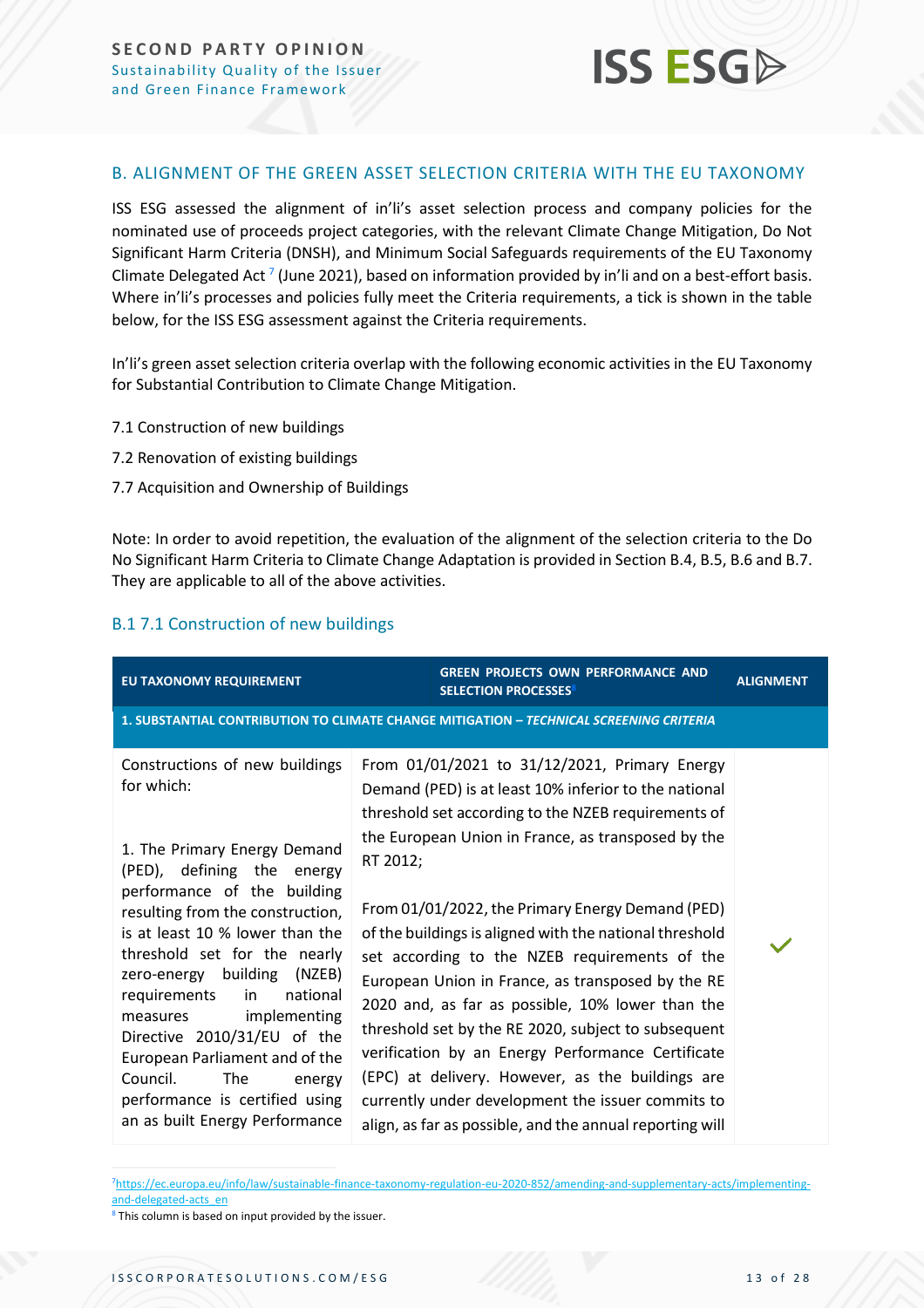

| Certificate<br>(EPC).                                                                                                                                                                                                                                                                                                                                                                                                                                                                                                                                                             | explicitly show if the criteria is meet. If the future<br>buildings financed under this Framework do not<br>meet the Technical Screening Criteria 1 defined by<br>the EU Taxonomy, the issuer would clearly<br>communicate it in its annual reporting.                                                                                                                                                                                                            |   |
|-----------------------------------------------------------------------------------------------------------------------------------------------------------------------------------------------------------------------------------------------------------------------------------------------------------------------------------------------------------------------------------------------------------------------------------------------------------------------------------------------------------------------------------------------------------------------------------|-------------------------------------------------------------------------------------------------------------------------------------------------------------------------------------------------------------------------------------------------------------------------------------------------------------------------------------------------------------------------------------------------------------------------------------------------------------------|---|
| 2. For buildings larger than 5000<br>$m2$ , upon completion,<br>the<br>building resulting from the<br>construction undergoes testing<br>for air-tightness and thermal<br>integrity, and any deviation in<br>the levels of performance set at<br>the design stage or defects in<br>building envelope<br>the<br>are<br>disclosed to<br>investors<br>and<br>clients. As an alternative, where<br>robust and traceable quality<br>control processes are in place<br>during the construction process<br>this is acceptable<br>as<br>an<br>alternative to thermal integrity<br>testing. | For buildings larger than 5000 $m^2$ , the Framework is<br>partially aligned with the Technical Screening<br>Criterion 2 since all projects undergo testing for air-<br>tightness but not all of the buildings would undergo<br>thermal integrity tests at this stage. Therefore, the<br>Issuer would not align with the Technical Screening<br>Criterion 2.                                                                                                      | O |
| 3. For buildings larger than 5000<br>$m2$ ,<br>the<br>life-cycle<br>Global<br>Warming Potential (GWP) of<br>the building resulting from the<br>construction<br>has<br>been<br>calculated for each stage in the<br>life cycle and is disclosed to<br>investors and clients on<br>demand.                                                                                                                                                                                                                                                                                           | Finally, all buildings are located in France where the<br>regulation requires GWP indicators to be calculated<br>during construction and exploitation phases from<br>2022 onward. Besides, the information would also be<br>disclosed to investors and clients on demand from<br>2022 onward. Therefore, the Issuer would align with<br>the Technical Screening Criterion 3 only from 2022<br>onward, as such, the issuer is partially aligned to<br>criterion 3. | O |
| 2. CLIMATE CHANGE ADAPTATION - DO NO SIGNIFICANT HARM CRITERIA                                                                                                                                                                                                                                                                                                                                                                                                                                                                                                                    |                                                                                                                                                                                                                                                                                                                                                                                                                                                                   |   |
| <b>GENERIC CRITERIA FOR (2)</b>                                                                                                                                                                                                                                                                                                                                                                                                                                                                                                                                                   | See B.4                                                                                                                                                                                                                                                                                                                                                                                                                                                           |   |
| 3. WATER AND MARINE RESOURCES - DO NO SIGNIFICANT HARM CRITERIA                                                                                                                                                                                                                                                                                                                                                                                                                                                                                                                   |                                                                                                                                                                                                                                                                                                                                                                                                                                                                   |   |
| <b>GENERIC CRITERIA FOR (3)</b>                                                                                                                                                                                                                                                                                                                                                                                                                                                                                                                                                   | See B.5                                                                                                                                                                                                                                                                                                                                                                                                                                                           |   |
| 4. CIRCULAR ECONOMY - DO NO SIGNIFICANT HARM CRITERIA                                                                                                                                                                                                                                                                                                                                                                                                                                                                                                                             |                                                                                                                                                                                                                                                                                                                                                                                                                                                                   |   |
| <b>GENERIC CRITERIA FOR (4)</b>                                                                                                                                                                                                                                                                                                                                                                                                                                                                                                                                                   | See B.6                                                                                                                                                                                                                                                                                                                                                                                                                                                           |   |
| 5. POLLUTION - DO NO SIGNIFICANT HARM CRITERIA                                                                                                                                                                                                                                                                                                                                                                                                                                                                                                                                    |                                                                                                                                                                                                                                                                                                                                                                                                                                                                   |   |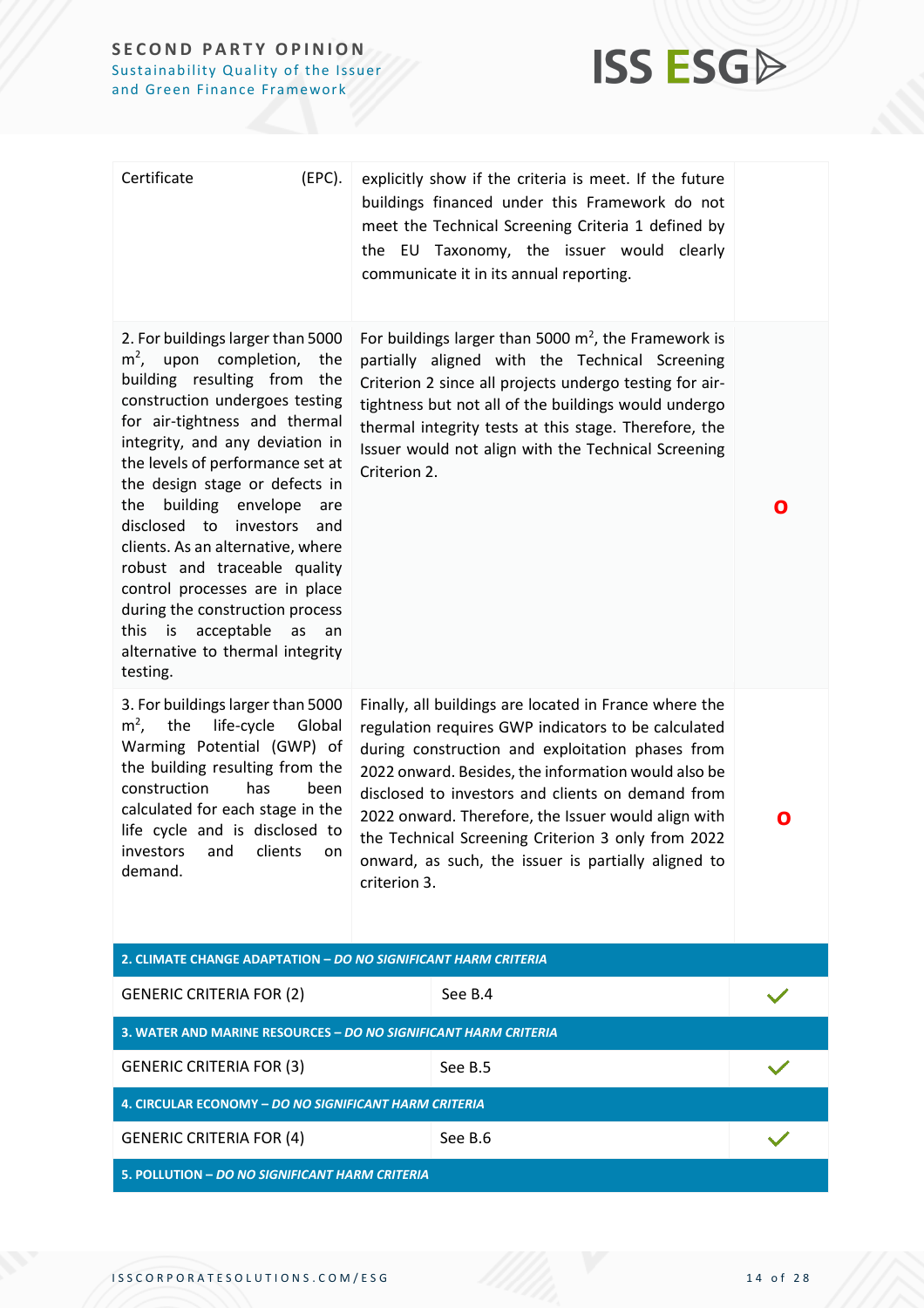## **ISS ESG**

#### GENERIC CRITERIA FOR (5) See B.7

#### **6. BIODIVERSITY AND ECOSYSTEMS –** *DO NO SIGNIFICANT HARM CRITERIA*

An Environmental Impact Assessment (EIA) or screening has been completed in accordance with Directive 2011/92/EU. Where an EIA has been carried out, the required mitigation and compensation measures for protecting the environment are implemented.

For sites/operations located in or near biodiversity-sensitive areas (including the Natura 2000 network of protected areas, UNESCO World Heritage sites, and Key Biodiversity Areas, as well as other protected areas), an appropriate assessment, where applicable, has been conducted, and based on its conclusions the necessary mitigation measures are implemented.

In'li confirms that the buildings in its portfolio comply with French legislation which regulates construction in areas of wild fauna and flora, the lists of which are set by ministerial order. This list may differ from the IUCN list.

In accordance with current regulations, in'li's real estate programs are subject, where applicable, to an Environmental Impact Assessment (EIA) presented at the time of filing the building permit. This study measures the potential impacts on the fauna and flora of the real estate program and presents the mitigation and compensation measures of these impacts.

In addition, the totality of in'li's portfolio is located in urbanized areas.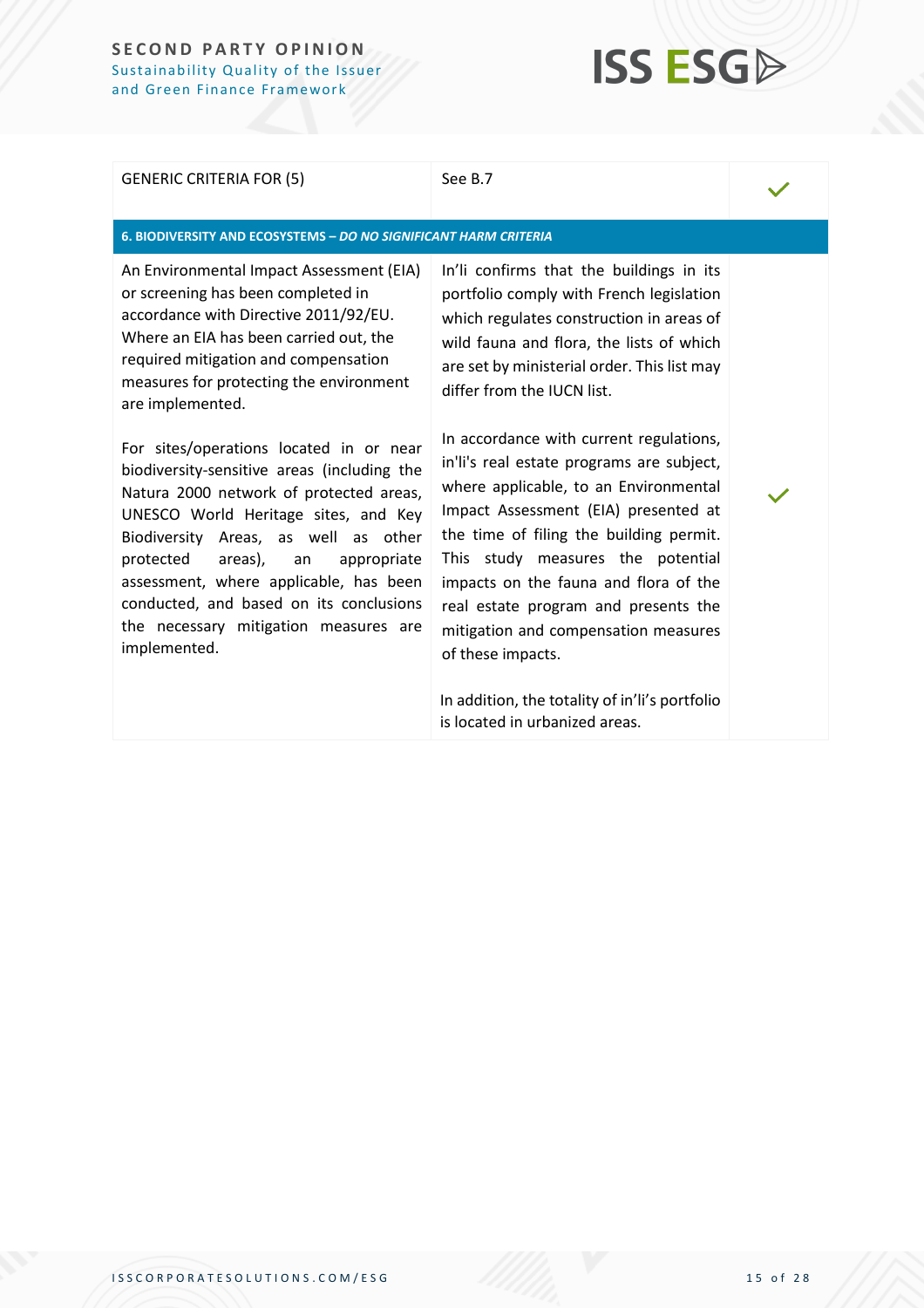### B.2 7.2 Renovation of existing Buildings

| EU TAXONOMY REQUIREMENT                                                                                                                                                                                                                                                                                                                                                                                                                                                                                                                                                    | <b>GREEN PROJECTS OWN PERFORMANCE AND</b><br><b>SELECTION PROCESSES<sup>9</sup></b>                                                                                                                                                                                                                                                                                                                                                                | <b>ALIGNMENT</b> |  |  |
|----------------------------------------------------------------------------------------------------------------------------------------------------------------------------------------------------------------------------------------------------------------------------------------------------------------------------------------------------------------------------------------------------------------------------------------------------------------------------------------------------------------------------------------------------------------------------|----------------------------------------------------------------------------------------------------------------------------------------------------------------------------------------------------------------------------------------------------------------------------------------------------------------------------------------------------------------------------------------------------------------------------------------------------|------------------|--|--|
| 1. SUBSTANTIAL CONTRIBUTION TO CLIMATE CHANGE MITIGATION - TECHNICAL SCREENING CRITERIA                                                                                                                                                                                                                                                                                                                                                                                                                                                                                    |                                                                                                                                                                                                                                                                                                                                                                                                                                                    |                  |  |  |
| The building renovation complies with the<br>requirements<br>applicable<br>for<br>major<br>renovations (as set in the applicable<br>national and regional building regulations<br>'major renovation'<br>implementing<br>for<br>2010/31/EU.<br>The<br><b>Directive</b><br>energy<br>performance of the building or the<br>renovated part that is upgraded meets cost-<br>optimal minimum energy performance<br>requirements in accordance with the<br>respective directive.)<br>Alternatively, it leads to a reduction of<br>Primary Energy Demand (PED) of at least<br>30% | In'li will be using the technical<br>screening criteria in its eligibility<br>criteria.<br>Besides,<br>in'li<br>decides<br>the<br>on<br>renovation's work according<br>to<br>energetic scenarios developed by an<br>external auditor and orders an Energy<br>Performance Certificate (EPC) to a<br>certified company after the renovation<br>to confirm the label attained during<br>the work and therefore ensure that<br>the thresholds are met. |                  |  |  |
| 2. CLIMATE CHANGE ADAPTATION - DO NO SIGNIFICANT HARM CRITERIA                                                                                                                                                                                                                                                                                                                                                                                                                                                                                                             |                                                                                                                                                                                                                                                                                                                                                                                                                                                    |                  |  |  |
| <b>GENERIC CRITERIA FOR (2)</b>                                                                                                                                                                                                                                                                                                                                                                                                                                                                                                                                            | See B.4                                                                                                                                                                                                                                                                                                                                                                                                                                            |                  |  |  |
| 3. WATER – DO NO SIGNIFICANT HARM CRITERIA                                                                                                                                                                                                                                                                                                                                                                                                                                                                                                                                 |                                                                                                                                                                                                                                                                                                                                                                                                                                                    |                  |  |  |
| <b>GENERIC CRITERIA FOR (3)</b>                                                                                                                                                                                                                                                                                                                                                                                                                                                                                                                                            | See B.5                                                                                                                                                                                                                                                                                                                                                                                                                                            |                  |  |  |
| 4. CIRCULAR ECONOMY - DO NO SIGNIFICANT HARM CRITERIA                                                                                                                                                                                                                                                                                                                                                                                                                                                                                                                      |                                                                                                                                                                                                                                                                                                                                                                                                                                                    |                  |  |  |
| <b>GENERIC CRITERIA FOR (4)</b>                                                                                                                                                                                                                                                                                                                                                                                                                                                                                                                                            | See B.6                                                                                                                                                                                                                                                                                                                                                                                                                                            |                  |  |  |
| 5. POLLUTION - DO NO SIGNIFICANT HARM CRITERIA                                                                                                                                                                                                                                                                                                                                                                                                                                                                                                                             |                                                                                                                                                                                                                                                                                                                                                                                                                                                    |                  |  |  |
| <b>GENERIC CRITERIA FOR (5)</b>                                                                                                                                                                                                                                                                                                                                                                                                                                                                                                                                            | See B.7                                                                                                                                                                                                                                                                                                                                                                                                                                            |                  |  |  |
| 6. ECOSYSTEMS – DO NO SIGNIFICANT HARM CRITERIA                                                                                                                                                                                                                                                                                                                                                                                                                                                                                                                            |                                                                                                                                                                                                                                                                                                                                                                                                                                                    |                  |  |  |
| N/A                                                                                                                                                                                                                                                                                                                                                                                                                                                                                                                                                                        | N/A                                                                                                                                                                                                                                                                                                                                                                                                                                                | N/A              |  |  |

<sup>&</sup>lt;sup>9</sup> This column is based on input provided by the issuer.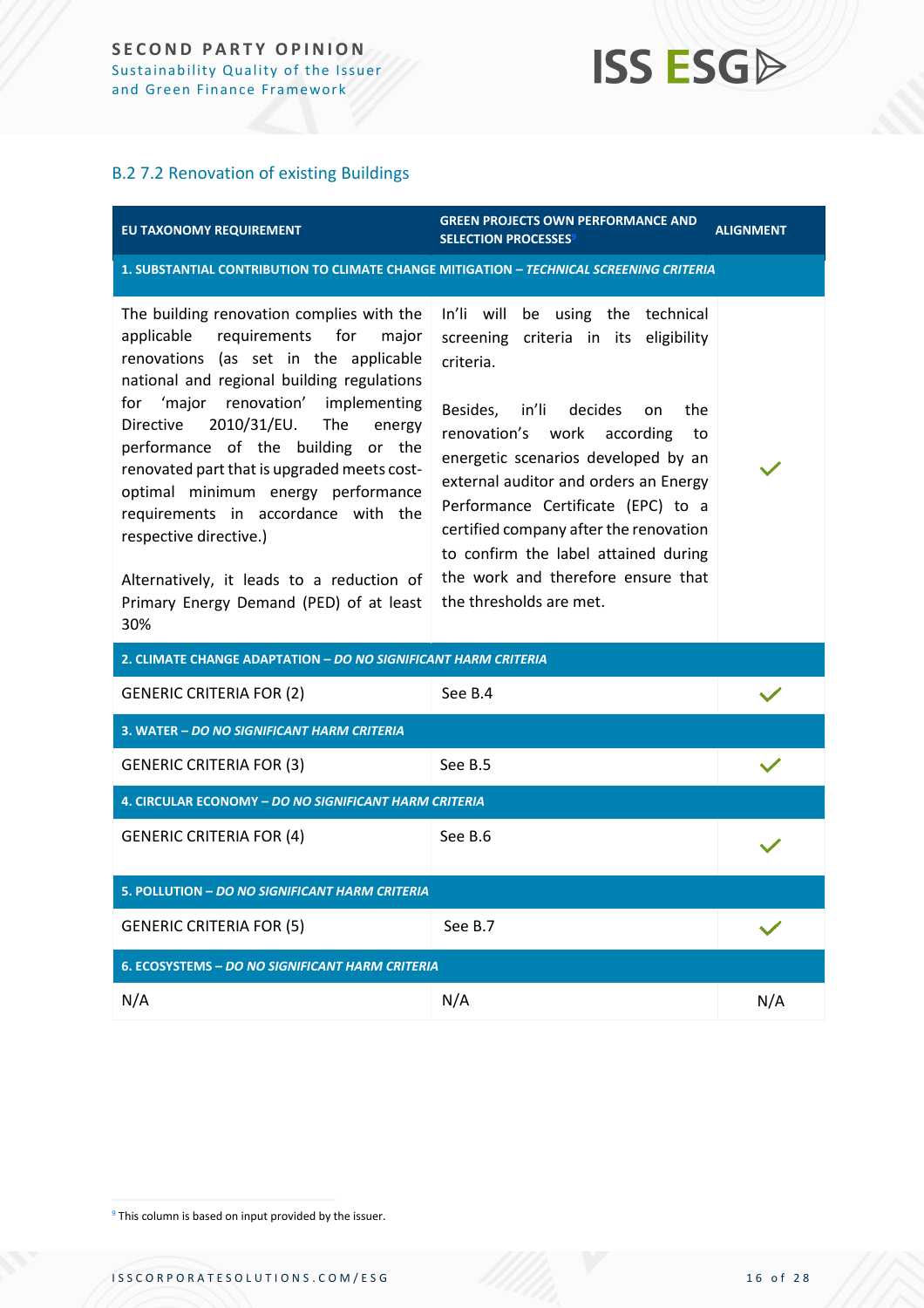### B.3 7.7 Acquisition and Ownership of Buildings

| EU TAXONOMY REQUIREMENT                                                                                                                                                                                                                                                                                                                                                                                                                                                                                                                                                                                                                                                                                                                                                                                                                                                                                                                                                                                                                                                                                                                                                                                   | <b>GREEN PROJECTS OWN PERFORMANCE</b><br><b>AND SELECTION PROCESSES10</b>                                                                                                                                                                                                                                                                                                                                                                                                                                                                                  | <b>ALIGNMENT</b> |  |  |  |  |
|-----------------------------------------------------------------------------------------------------------------------------------------------------------------------------------------------------------------------------------------------------------------------------------------------------------------------------------------------------------------------------------------------------------------------------------------------------------------------------------------------------------------------------------------------------------------------------------------------------------------------------------------------------------------------------------------------------------------------------------------------------------------------------------------------------------------------------------------------------------------------------------------------------------------------------------------------------------------------------------------------------------------------------------------------------------------------------------------------------------------------------------------------------------------------------------------------------------|------------------------------------------------------------------------------------------------------------------------------------------------------------------------------------------------------------------------------------------------------------------------------------------------------------------------------------------------------------------------------------------------------------------------------------------------------------------------------------------------------------------------------------------------------------|------------------|--|--|--|--|
|                                                                                                                                                                                                                                                                                                                                                                                                                                                                                                                                                                                                                                                                                                                                                                                                                                                                                                                                                                                                                                                                                                                                                                                                           | 1. SUBSTANTIAL CONTRIBUTION TO CLIMATE CHANGE MITIGATION - TECHNICAL SCREENING CRITERIA                                                                                                                                                                                                                                                                                                                                                                                                                                                                    |                  |  |  |  |  |
| 1. For buildings built before 31 December<br>2020, the building has at least an Energy<br>Performance Certificate (EPC) class A. As an<br>alternative, the building is within the top 15%<br>of the national or regional building stock<br>expressed as operational Primary Energy<br>(PED) and demonstrated<br>Demand<br>by<br>adequate evidence, which at least compares<br>the performance of the relevant asset to the<br>performance of the national or regional stock<br>built before 31 December 2020 and at least<br>distinguishes between residential and non-<br>residential buildings.<br>2. For buildings built after 31 December 2020,<br>the building meets the criteria specified in<br>Section 7.1 of this Annex (of the Delegated<br>Act) that are relevant at the time of the<br>acquisition.<br>3. Where the building is a large non-<br>residential building (with an effective rated<br>output for heating systems, systems for<br>combined space heating and ventilation, air-<br>conditioning systems, or<br>systems<br>for<br>combined air-conditioning and ventilation of<br>over 290 kW) it is efficiently operated<br>through energy performance monitoring and<br>assessment. | In'li's eligibility criteria rely on the<br>NZEB requirements as transposed by<br>the RT 2012/RE 2020.<br>For criterion 1, as the RT 2012 fixes a<br>threshold<br>of<br><b>PED</b><br>between<br>40kWh/m <sup>2</sup> /yr and 65kWh/m <sup>2</sup> /yr, it<br>complies with the top $15\%$ <sup>11</sup> of the<br>national building stock expressed as<br>operational PED.<br>For criterion 2, in'li will apply these<br>thresholds in its eligibility criteria.<br>Criterion 3 is not applicable as the<br>assets will only be residential<br>buildings. |                  |  |  |  |  |
| 2. CLIMATE CHANGE ADAPTATION - DO NO SIGNIFICANT HARM CRITERIA                                                                                                                                                                                                                                                                                                                                                                                                                                                                                                                                                                                                                                                                                                                                                                                                                                                                                                                                                                                                                                                                                                                                            |                                                                                                                                                                                                                                                                                                                                                                                                                                                                                                                                                            |                  |  |  |  |  |
| <b>GENERIC CRITERIA FOR (2)</b>                                                                                                                                                                                                                                                                                                                                                                                                                                                                                                                                                                                                                                                                                                                                                                                                                                                                                                                                                                                                                                                                                                                                                                           | See B.4                                                                                                                                                                                                                                                                                                                                                                                                                                                                                                                                                    |                  |  |  |  |  |
| 3. WATER - DO NO SIGNIFICANT HARM CRITERIA                                                                                                                                                                                                                                                                                                                                                                                                                                                                                                                                                                                                                                                                                                                                                                                                                                                                                                                                                                                                                                                                                                                                                                |                                                                                                                                                                                                                                                                                                                                                                                                                                                                                                                                                            |                  |  |  |  |  |
| N/A                                                                                                                                                                                                                                                                                                                                                                                                                                                                                                                                                                                                                                                                                                                                                                                                                                                                                                                                                                                                                                                                                                                                                                                                       | N/A                                                                                                                                                                                                                                                                                                                                                                                                                                                                                                                                                        | N/A              |  |  |  |  |

<sup>10</sup> This column is based on input provided by the issuer.

<sup>11</sup> <https://www.taloen.fr/ressources/17a91ba7-945d-4c4d-abdb-c6468a81c5a4>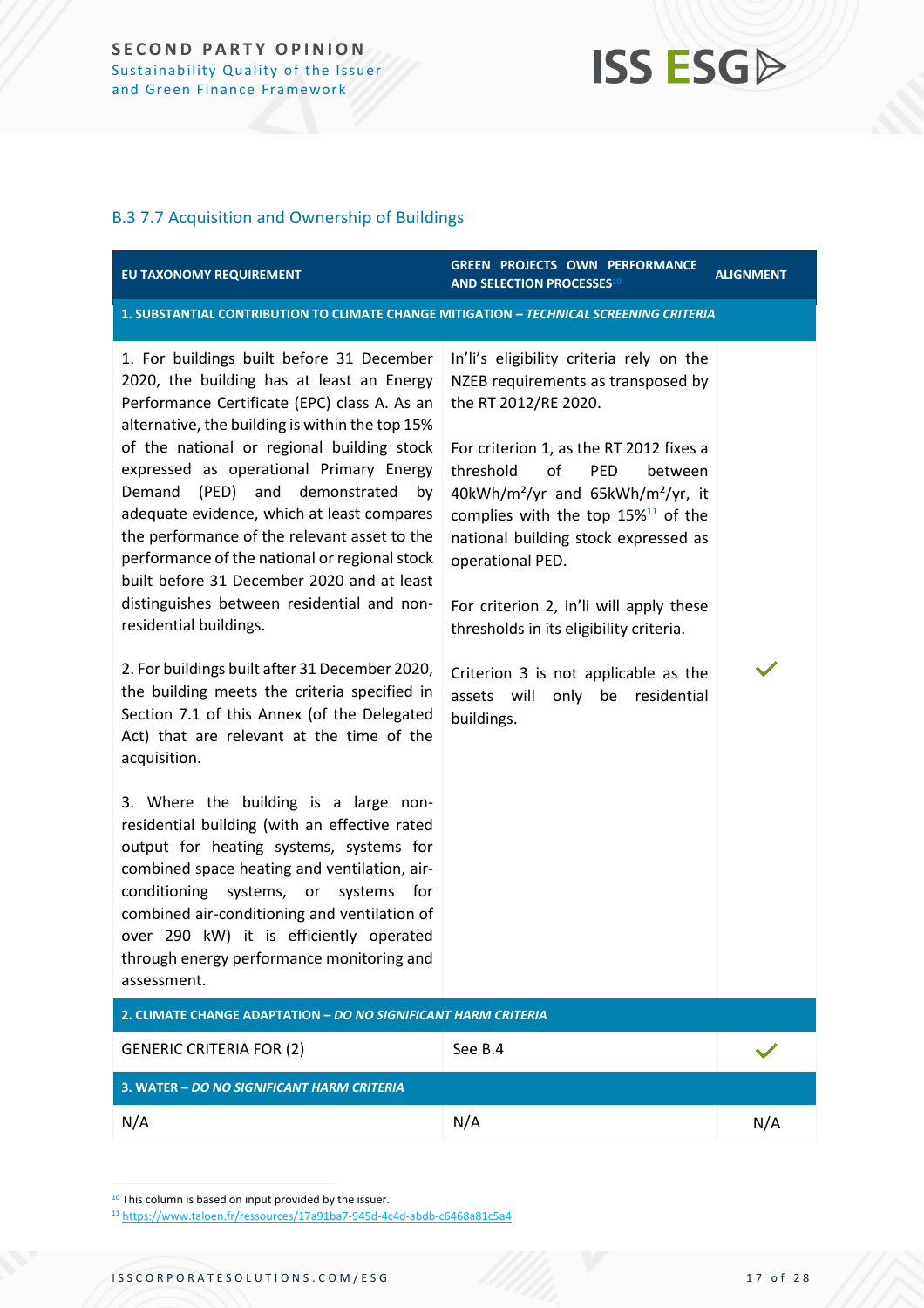| 4. CIRCULAR ECONOMY - DO NO SIGNIFICANT HARM CRITERIA  |     |     |  |  |
|--------------------------------------------------------|-----|-----|--|--|
| N/A                                                    | N/A | N/A |  |  |
| 5. POLLUTION - DO NO SIGNIFICANT HARM CRITERIA         |     |     |  |  |
| N/A                                                    | N/A | N/A |  |  |
| <b>6. ECOSYSTEMS - DO NO SIGNIFICANT HARM CRITERIA</b> |     |     |  |  |
| N/A                                                    | N/A | N/A |  |  |

### B.4 Generic Criteria for DNSH to Climate Change Adaptation for all green assets

| EU TAXONOMY REQUIREMENT                                                                                                                                                                                                                                                                                                                                                                                                                                                                                                                                                                                                                                                                                                                                                                                                                                                                                                                                            | <b>OWN</b><br><b>GREEN</b><br><b>PROJECTS</b><br><b>SELECTION</b><br><b>PERFORMANCE</b><br><b>AND</b><br><b>PROCESSES12</b>                                                                                                                                                                                                                                                                                                                                                                                                                                                                                                                                                                | <b>ALIGNMENT</b> |  |  |  |  |
|--------------------------------------------------------------------------------------------------------------------------------------------------------------------------------------------------------------------------------------------------------------------------------------------------------------------------------------------------------------------------------------------------------------------------------------------------------------------------------------------------------------------------------------------------------------------------------------------------------------------------------------------------------------------------------------------------------------------------------------------------------------------------------------------------------------------------------------------------------------------------------------------------------------------------------------------------------------------|--------------------------------------------------------------------------------------------------------------------------------------------------------------------------------------------------------------------------------------------------------------------------------------------------------------------------------------------------------------------------------------------------------------------------------------------------------------------------------------------------------------------------------------------------------------------------------------------------------------------------------------------------------------------------------------------|------------------|--|--|--|--|
| 2. CLIMATE CHANGE ADAPTATION - DO NO SIGNIFICANT HARM CRITERIA                                                                                                                                                                                                                                                                                                                                                                                                                                                                                                                                                                                                                                                                                                                                                                                                                                                                                                     |                                                                                                                                                                                                                                                                                                                                                                                                                                                                                                                                                                                                                                                                                            |                  |  |  |  |  |
| <b>GENERIC CRITERIA FOR DNSH TO CLIMATE CHANGE</b><br><b>ADAPTATION</b><br>The physical climate risks that are material to the<br>activity have been identified from those listed in<br>the table in Section II (of the Delegated Act) by<br>performing a robust climate risk and vulnerability<br>assessment with the following steps:<br>(a) screening of the activity to identify which<br>physical climate risks from the list in Section II (of<br>the Delegated Act) may affect the performance of<br>the economic activity during its expected lifetime;<br>(b) where the activity is assessed to be at risk from<br>one or more of the physical climate risks listed in<br>Section II (of the Delegated Act), a climate risk and<br>vulnerability assessment to assess the materiality<br>of the physical climate risks on the economic<br>activity;<br>(c) an assessment of adaptation solutions that can<br>reduce the identified physical climate risk. | In'li has engaged an external<br>consultant in 2021 to conduct<br>a risk assessment of potential<br>physical climate risks to its<br>building's portfolio, based on<br>the geographical distribution<br>of the buildings. In'li will<br>perform<br>regular<br>risk<br>assessments including all new<br>that<br>might<br>projects<br>be<br>financed<br>under<br>this<br>framework, when needed,<br>based on the progress of<br>research on climate change.<br>The potential climate risks<br>different<br>encapsulate<br>$\overline{2}$<br>drivers, the risk of rising water<br>levels and the risk of heat<br>waves. The scenarios for heat<br>waves are modeled through<br>2050 and 2070. |                  |  |  |  |  |
|                                                                                                                                                                                                                                                                                                                                                                                                                                                                                                                                                                                                                                                                                                                                                                                                                                                                                                                                                                    | The assessment shows that<br>the portfolio is at low risk for                                                                                                                                                                                                                                                                                                                                                                                                                                                                                                                                                                                                                              |                  |  |  |  |  |

 $12$  This column is based on input provided by the issuer.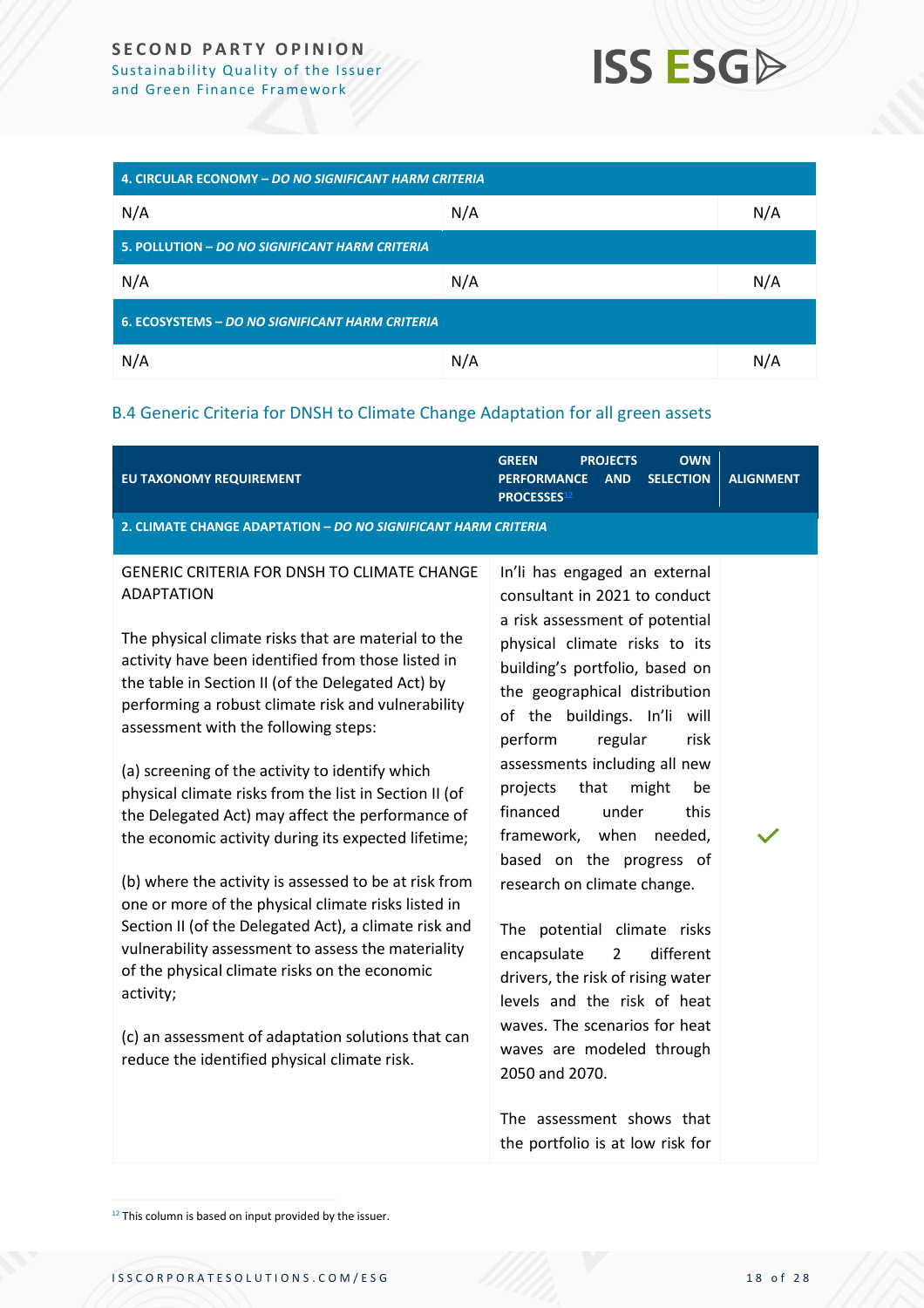## **ISS ESGD**

The climate risk and vulnerability assessment is proportionate to the scale of the activity and its expected lifespan, such that:

(a) for activities with an expected lifespan of less than 10 years, the assessment is performed, at least by using climate projections at the smallest appropriate scale;

(b) for all other activities, the assessment is performed using the highest available resolution, state-of-the-art climate projections across the existing range of future scenarios consistent with the expected lifetime of the activity, including, at least, 10 to 30 year climate projections scenarios for major investments.

For new activities and existing activities using newlybuilt physical assets, the economic operator integrates the adaptation solutions that reduce the most important identified physical climate risks that are material to that activity at the time of design and construction and has implemented them before the start of operations. The adaptation solutions implemented do not adversely affect the adaptation efforts or the level of resilience to physical climate risks of other people, of nature, of cultural heritage, of assets and of other economic activities; are consistent with local, sectoral, regional, or national adaptation strategies and plans; and consider the use of nature-based solutions or rely on blue or green infrastructure to the extent possible.

The climate projections and assessment of impacts are based on best practice and available guidance and take into account the state-of-the-art science for vulnerability and risk analysis and related methodologies in line with the most recent Intergovernmental Panel on Climate Change reports, scientific peer-reviewed publications, and open source or paying models. For existing activities and new activities using existing physical assets, the economic operator implements physical and nonphysical solutions ('adaptation solutions'), over a period of time of up to five years, that reduce the

both rising water levels and heat waves risks.

Regarding in'li's exposure to the risk of rising water level below 10 meters, none of the properties owned on 31 December 2021 are exposed to this risk, according to the issuer DPEF. It is worth mentioning that none of the scenarios currently envisaged by the Intergovernmental Panel on Climate Change (IPCC) predicts a rise in water levels of more than 1 meter. As a result, in'li has not implemented any adaptation solutions.

Regarding the risk of heat waves, in'li is currently carrying on some insulation work as a solution for the tenants' comfort and will keep exploring solutions in case there are material physical risks to the buildings in its portfolio. Since the assessment concludes that the portfolio is at low risk, in'li has not implemented further adaptation solutions.

Besides, in'li buildings comply with regulations of natural risks applicable on the French territory, in line with the National Adaptation Plans developed by France<sup>13</sup>.

<sup>13</sup> https://climate-adapt.eea.europa.eu/countries-regions/countries/france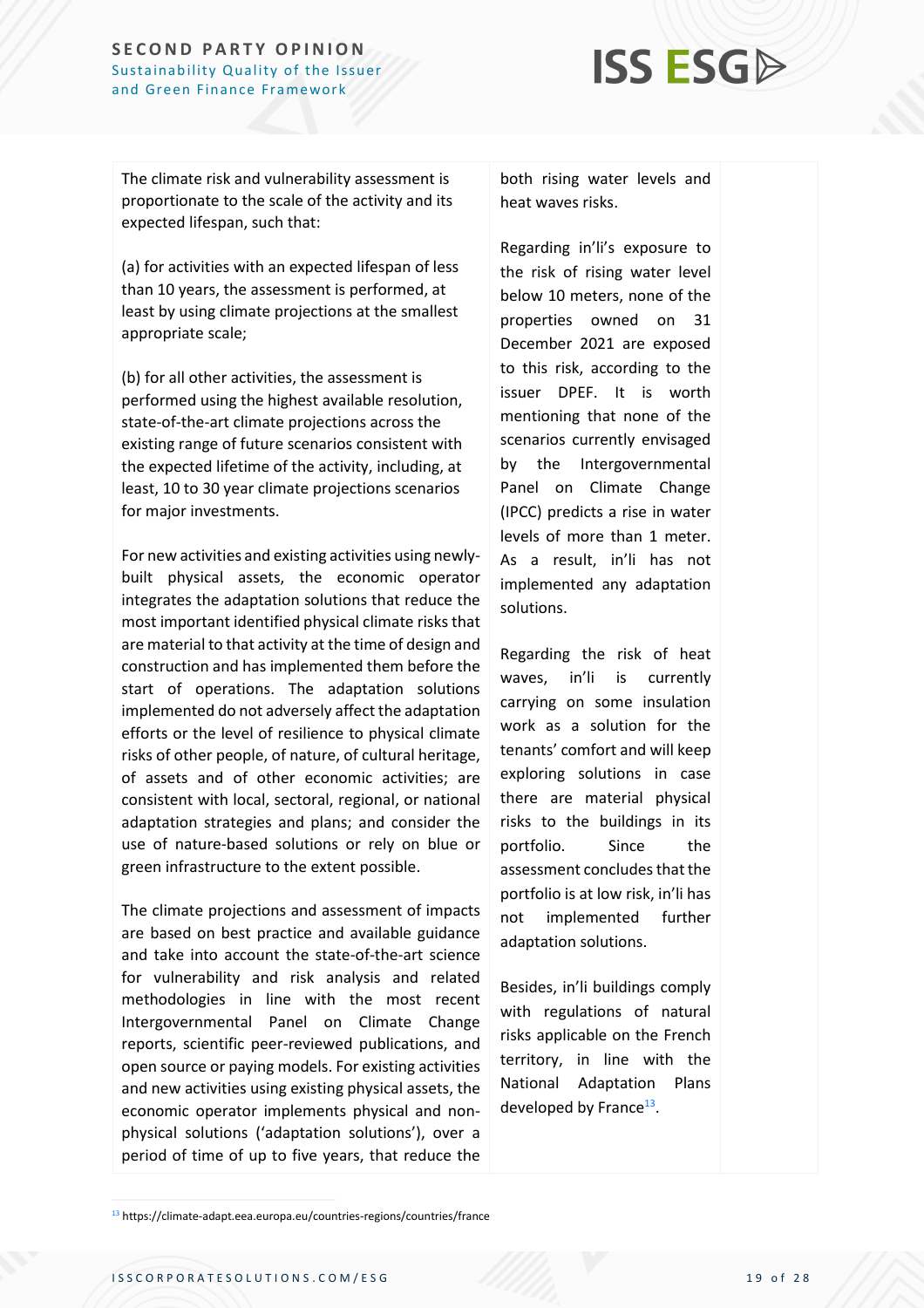**ISS ESGA** 

most important identified physical climate risks that are material to that activity. An adaptation plan for the implementation of those solutions is drawn up accordingly.

### B.5 Generic Criteria for DNSH to Water for all green assets

| EU TAXONOMY REQUIREMENT                                                                                                                                                                                                                                                                                                                                                                                                                                                                                                                                                                                                                                                                                                                                                                                                                                                                                                                                                                                                                                | <b>GREEN</b><br><b>OWN</b><br><b>PERFORMANCE</b><br><b>AND</b><br><b>PROJECTS</b><br>SELECTION PROCESSES <sup>14</sup>                                                                                                                                                                                                                                                                                               | <b>ALIGNMENT</b> |  |  |  |
|--------------------------------------------------------------------------------------------------------------------------------------------------------------------------------------------------------------------------------------------------------------------------------------------------------------------------------------------------------------------------------------------------------------------------------------------------------------------------------------------------------------------------------------------------------------------------------------------------------------------------------------------------------------------------------------------------------------------------------------------------------------------------------------------------------------------------------------------------------------------------------------------------------------------------------------------------------------------------------------------------------------------------------------------------------|----------------------------------------------------------------------------------------------------------------------------------------------------------------------------------------------------------------------------------------------------------------------------------------------------------------------------------------------------------------------------------------------------------------------|------------------|--|--|--|
| 3. WATER - DO NO SIGNIFICANT HARM CRITERIA                                                                                                                                                                                                                                                                                                                                                                                                                                                                                                                                                                                                                                                                                                                                                                                                                                                                                                                                                                                                             |                                                                                                                                                                                                                                                                                                                                                                                                                      |                  |  |  |  |
| installed<br>Where<br>part of the<br>as<br>for<br>renovation<br>works,<br>except<br>works<br>in<br>residential<br>renovation<br>building units, the specified water use<br>for the following water appliances is<br>attested by product datasheets, a<br>building certification or an existing<br>product label in<br>the<br>Union, in<br>accordance<br>with<br>the<br>technical<br>specifications laid down in Appendix E<br>of the Delegated Act:<br>(a) wash hand basin taps and kitchen<br>taps have a maximum water flow of 6<br>litres/min;<br>(b) showers have a maximum water<br>flow of 8 litres/min;<br>(c) WCs, including suites, bowls, and<br>flushing cisterns, have a full flush<br>volume of a maximum of 6 litres and a<br>maximum average flush volume of 3,5<br>litres;<br>(d) urinals use a maximum of 2<br>litres/bowl/hour. Flushing urinals have<br>a maximum full flush volume of 1 litre.<br>To avoid impact from the construction<br>site, the activity complies with the<br>criteria set out in Appendix B to this<br>Annex | Not applicable for residential buildings.<br>The buildings are located in France, where<br>the EU Water Framework Directive and the<br><b>Environmental Impact Assessment Directive</b><br>have been applicable for many years. The<br>issuer confirms that the buildings located in<br>this country are compliant with the relevant<br>legislative requirements (Law on the energy<br>transition for green growth). |                  |  |  |  |

 $14$  This column is based on input provided by the issuer.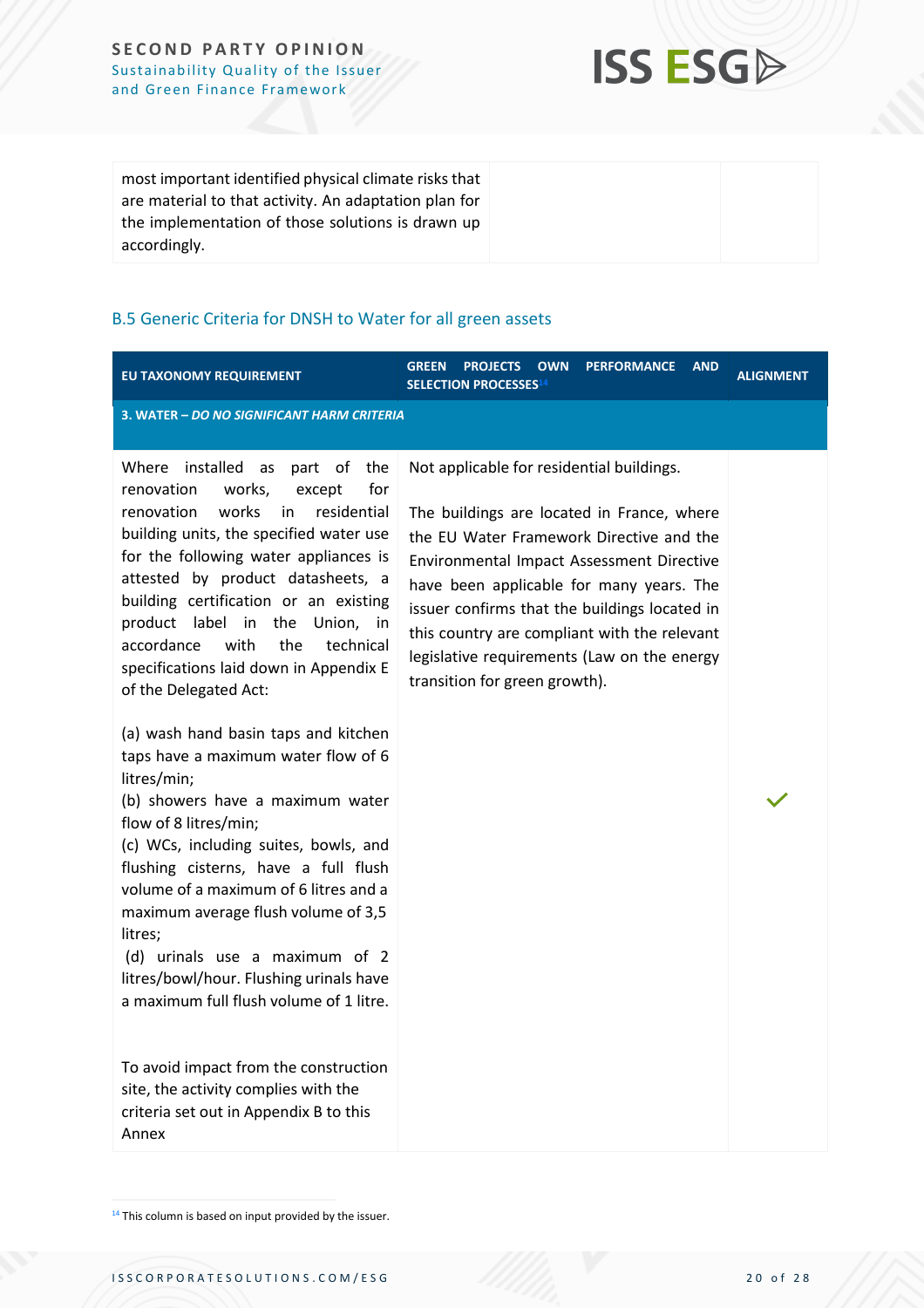#### B.6 Generic Criteria for DNSH to Circular Economy for all green assets

#### **EU TAXONOMY REQUIREMENT**

**GREEN PROJECTS OWN PERFORMANCE AND**  SELECTION PROCESSES<sup>15</sup>

**4. CIRCULAR ECONOMY –** *DO NO SIGNIFICANT HARM CRITERIA*

At least 70 % (by weight) of the nonhazardous construction and demolition waste (excluding naturally occurring material referred to in category 17 05 04 in the European List of Waste established by Decision 2000/532/EC) generated on the construction site is prepared for reuse, recycling and other material recovery, including backfilling operations using waste to substitute other materials, in accordance with the waste hierarchy and the EU Construction and Demolition Waste Management Protocol.

Operators limit waste generation in processes related to construction and demolition, in accordance with the EU Construction and Demolition Waste Management Protocol and taking into account best available techniques and using selective demolition to enable removal and safe handling of hazardous substances and facilitate reuse and high-quality recycling by selective removal of materials, using available sorting systems for construction and demolition waste.

Building designs and construction techniques support circularity and in particular demonstrate, with reference to ISO 20887 or other standards for assessing the disassembly or adaptability of buildings, how they are designed to be

In'li confirms that its buildings comply with the relevant EU legislative requirement such as the Waste Framework Directive, which stipulates that by 2020, at least 70% by weight of the non-hazardous construction and demolition waste is prepared for reuse, recycling or other material recovery.

The dismantlability of buildings is not yet regulated in France but is indirectly motivated by local legislation on combating climate change and strengthening resilience to its effects. In'li confirms that the buildings included in this framework comply with Article 224 of the French law n° 2021-1104 of August 22<sup>nd</sup> 2021, from its application onward, which allows the extension of existing construction provided they are demountable. Yet, in'li will not assess if the eligible assets are compliant with ISO 20887:2020.

In particular, the 686 housing units committed by in'li in eco-neighborhoods in 2021 meet the best standards in terms of eco-construction (i.e NF Habitat and NF Habitat HQE certifications) through rigorous environmental performance criteria such as waste management process, flexibility and dismantability. However, the issuer cannot commit to certifying all new projects to these best market standards.

<sup>&</sup>lt;sup>15</sup> This column is based on input provided by the issuer.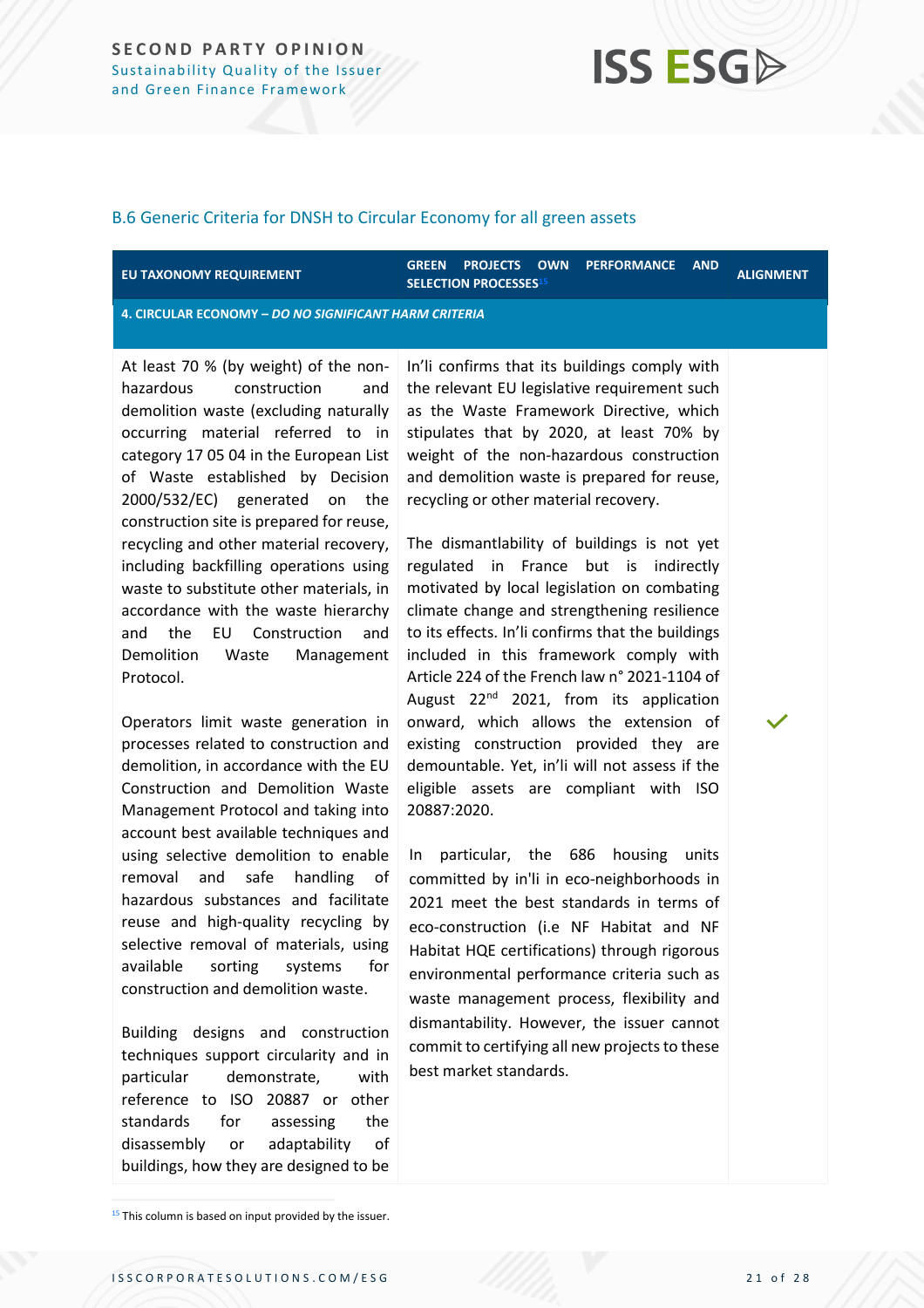## **ISS ESG**

| more resource efficient, adaptable,<br>flexible and dismantlable to enable |  |
|----------------------------------------------------------------------------|--|
| reuse and recycling.                                                       |  |
|                                                                            |  |

### B.7 Generic Criteria for DNSH to Pollution for all green assets

| EU TAXONOMY REQUIREMENT                                                                                                                                                                                                                                                                                                                                                                                                        | <b>GREEN</b><br><b>PROJECTS</b><br><b>OWN</b><br><b>PERFORMANCE</b><br><b>AND</b><br><b>SELECTION PROCESSES16</b>                                                                                                                                                                                                                                                                                                                                                   | <b>ALIGNMENT</b> |  |  |
|--------------------------------------------------------------------------------------------------------------------------------------------------------------------------------------------------------------------------------------------------------------------------------------------------------------------------------------------------------------------------------------------------------------------------------|---------------------------------------------------------------------------------------------------------------------------------------------------------------------------------------------------------------------------------------------------------------------------------------------------------------------------------------------------------------------------------------------------------------------------------------------------------------------|------------------|--|--|
| 5. POLLUTION - DO NO SIGNIFICANT HARM CRITERIA                                                                                                                                                                                                                                                                                                                                                                                 |                                                                                                                                                                                                                                                                                                                                                                                                                                                                     |                  |  |  |
| Building components and materials<br>used in the construction complies with<br>the criteria set out in Appendix C (of<br>the Delegated Act).                                                                                                                                                                                                                                                                                   | In'li confirms that its buildings located in<br>France, comply with relevant EU and national<br>legislative requirements for hazardous<br>chemicals and pollutants.                                                                                                                                                                                                                                                                                                 |                  |  |  |
| Building components and materials<br>used in the building renovation that<br>may come into contact with occupiers<br>than<br>emit<br>0,06<br>less<br>mg<br>of<br>formaldehyde per m <sup>3</sup> of material or<br>component upon testing in accordance                                                                                                                                                                        | Besides, in'li's Technical Direction, which<br>sometimes mandates third-party external<br>auditors, ensures that all the buildings are<br>compliant with relevant regulations on a<br>regular basis.                                                                                                                                                                                                                                                                |                  |  |  |
| with the conditions specified in Annex<br>XVII to Regulation (EC) No 1907/2006<br>and less than 0,001 mg of other<br>categories1A and 1B carcinogenic<br>volatile organic compounds per m <sup>3</sup> of<br>material or component, upon testing<br>in accordance with CEN/EN 16516 or<br>16000-3:2011304<br><b>ISO</b><br>other<br>or<br>standardized<br>equivalent<br>test<br>conditions<br>determination<br>and<br>methods. | The buildings are located in France, where<br>there are regulations about noise, dust and<br>pollutant emissions during construction or<br>maintenance works. In'li buildings financed<br>under this Framework are compliant with<br>article R1336-10 from the Code de la Santé,<br>L122-1<br>from<br>the<br>article<br>Code<br>de<br>as well<br>with<br>l'environnement<br>as<br>the<br>ʻrèglement<br>sanitaire départemental 'and<br>relevant measures are taken. |                  |  |  |
| Measures are taken to reduce noise,<br>dust and pollutant emissions during<br>construction or maintenance works.<br>For category 7.1 only, where the new<br>construction is located on a potentially<br>contaminated site (brownfield site),<br>the site has been subject to an<br>for<br>investigation<br>potential                                                                                                           | In'li confirms that its buildings located in<br>France comply with relevant EU (directive No<br>1907/2006)<br>and<br>national<br>legislative<br>requirements (Article L125-6/L556-3/R556-<br>1/R555-6 of the French Environment Code)<br>for hazardous chemicals and pollutants.                                                                                                                                                                                    |                  |  |  |

<sup>16</sup> This column is based on input provided by the issuer.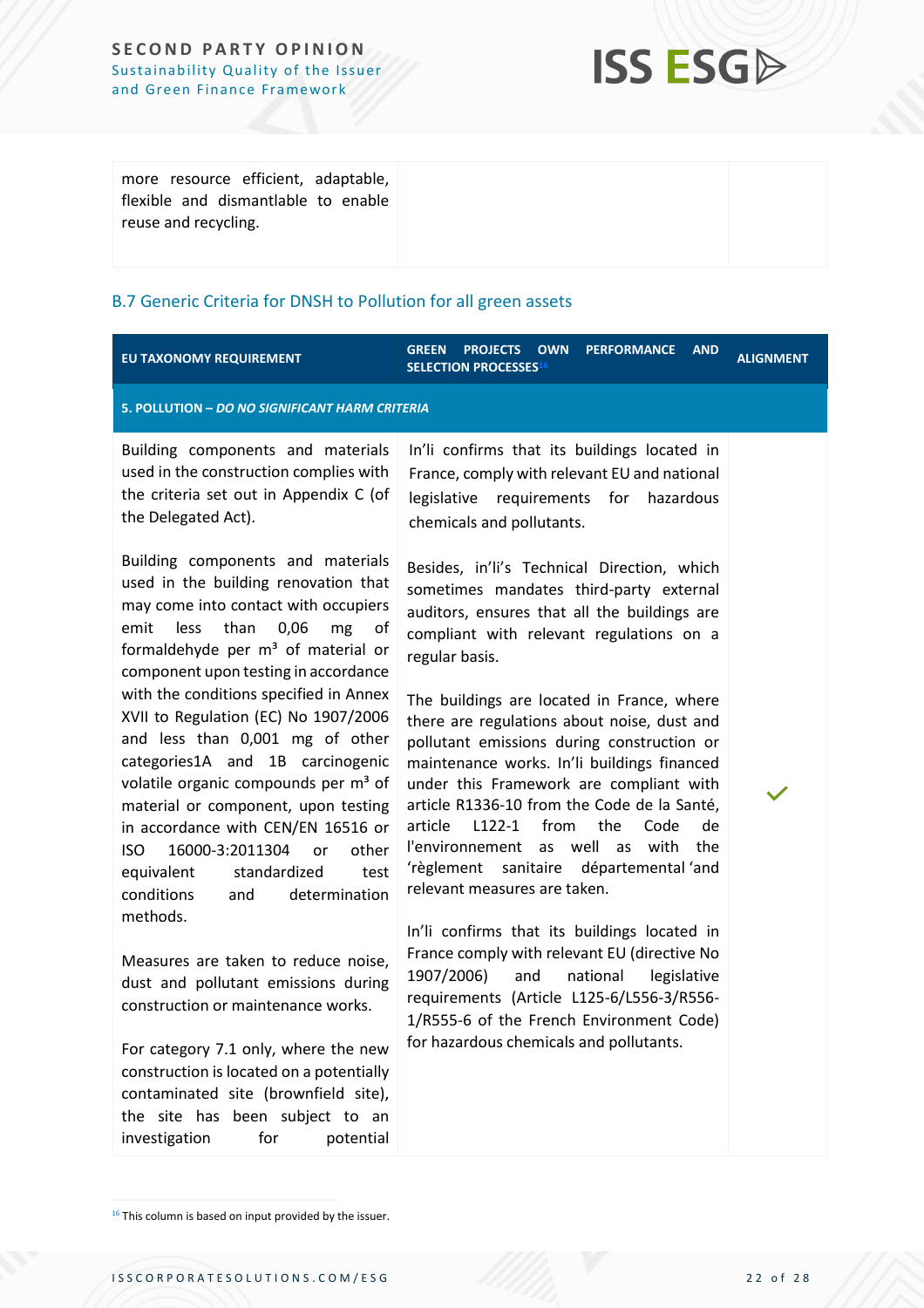

| contaminants, for example using |  |  |
|---------------------------------|--|--|
| standard ISO 18400.             |  |  |
|                                 |  |  |

### Minimum Social Safeguards

ISS ESG assessed the alignment of the due diligence and selection processes in place with the EU Taxonomy Minimum Social Safeguards as described in Article 18 of the Taxonomy Regulation<sup>17</sup>. The results of this assessment are applicable for every Project Category financed under this framework and are displayed below:

| EU TAXONOMY REQUIREMENT                                                                                                                                                                                                                                                            | <b>GREEN PROJECTS OWN PERFORMANCE AND SELECTION</b><br><b>PROCESSES</b>                                                                                                                                                                                                                                                                 | <b>ANALYSIS AGAINST</b><br><b>REQUIREMENT</b> |
|------------------------------------------------------------------------------------------------------------------------------------------------------------------------------------------------------------------------------------------------------------------------------------|-----------------------------------------------------------------------------------------------------------------------------------------------------------------------------------------------------------------------------------------------------------------------------------------------------------------------------------------|-----------------------------------------------|
| Alignment with the OECD<br><b>Guidelines for Multinational</b><br>Enterprises                                                                                                                                                                                                      | All the buildings are located in France, an OECD<br>country and signatory of the OECD Guidelines.<br>Therefore, this country is obliged to ensure that<br>companies operating within their borders<br>observe the OECD Guidelines on Multinational<br>Enterprise.                                                                       |                                               |
| Alignment<br>with<br>UN<br>the<br>Guiding<br>Principles<br>on<br><b>Business and Human Rights</b>                                                                                                                                                                                  | While, the issuer is not committing to the UN<br>Guiding Principles, in'li adheres to the UN Global<br>Compact and human rights policies in its public<br>documents. Besides, France adopted the<br>National Action Plan to implement the UN<br>Guiding Principles on Business and Human<br>Rights at the national level in April 2017. |                                               |
| Alignment with principles<br>and rights set out in the eight<br>fundamental<br>conventions<br>identified in the Declaration<br>of the International Labour<br>Organisation<br>on<br>Fundamental Principles and<br>Rights at Work and the<br>International Bill of Human<br>Rights. | Finally, in'li has included articles in all their<br>contract and public documents to ensure the<br>compliance with the core standards of the ILO.                                                                                                                                                                                      |                                               |

<sup>17</sup> https://eur-lex.europa.eu/legal-content/EN/TXT/?uri=CELEX%3A32020R0852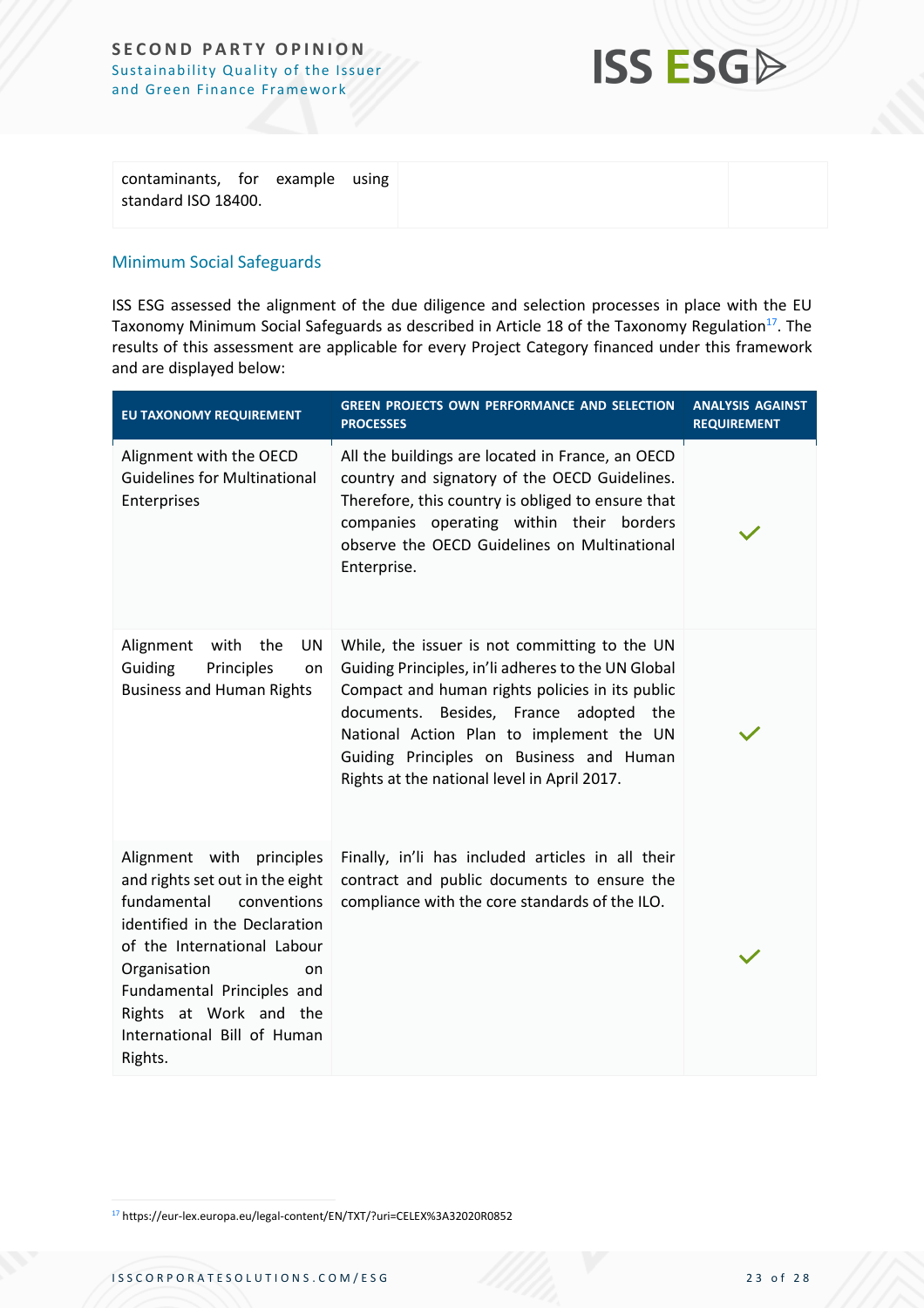### <span id="page-23-0"></span>C. ADDITIONAL MANAGEMENT OF SOCIAL RISKS ASSOCIATED WITH THE SELECTION CRITERIA FOR THE ELIGIBLE GREEN ASSETS

### **A S S E S S M E N T A G A I N S T I S S E S G K P I**

#### **Inclusion**



In'li' has policies in place to promote inclusion and non-discriminatory access to services. In'li has developed a digital renting platform to ensure equal treatment of applicants through an automated applicant ranking system and the sales will study the candidate's files in order of ranking to send them on a visit, thereby ensuring a non-discriminatory selection process. In addition, the Company has developed an allocation policy.

#### **Affordable housing standards**



✓

In'li has internal policies in place to ensure that rents are systematically below the local average rent level. For each new tenant's entry, internal experts, would apply the lowest rent between: (i) market rent with a discount of at least 10% and (ii) the rent define by the regulatory framework. Besides, all market rents are determined by analyzing data provided by an independent expert in charge of the annual appraisal of in'li's assets. As of December 31, 2021: 91% of the portfolio had a discount of more than 10% and the average discount on the residential portion was more than 30% compared to market rents

Since in'li, is not a social landlord, the issuer is not legally bound to maintain the premises. Nevertheless, in'li's internal policy includes not giving notices to its tenants. In the context of asset sales, in'li will never give tenants notice. Indeed, in the case of a bulk sale, leave for sale is prohibited and in the case of a unit sale the housing is either sold to the tenants or the housing is empty. In addition, in the case of "heavy" work on buildings, in'li offers relocation solutions within its portfolio.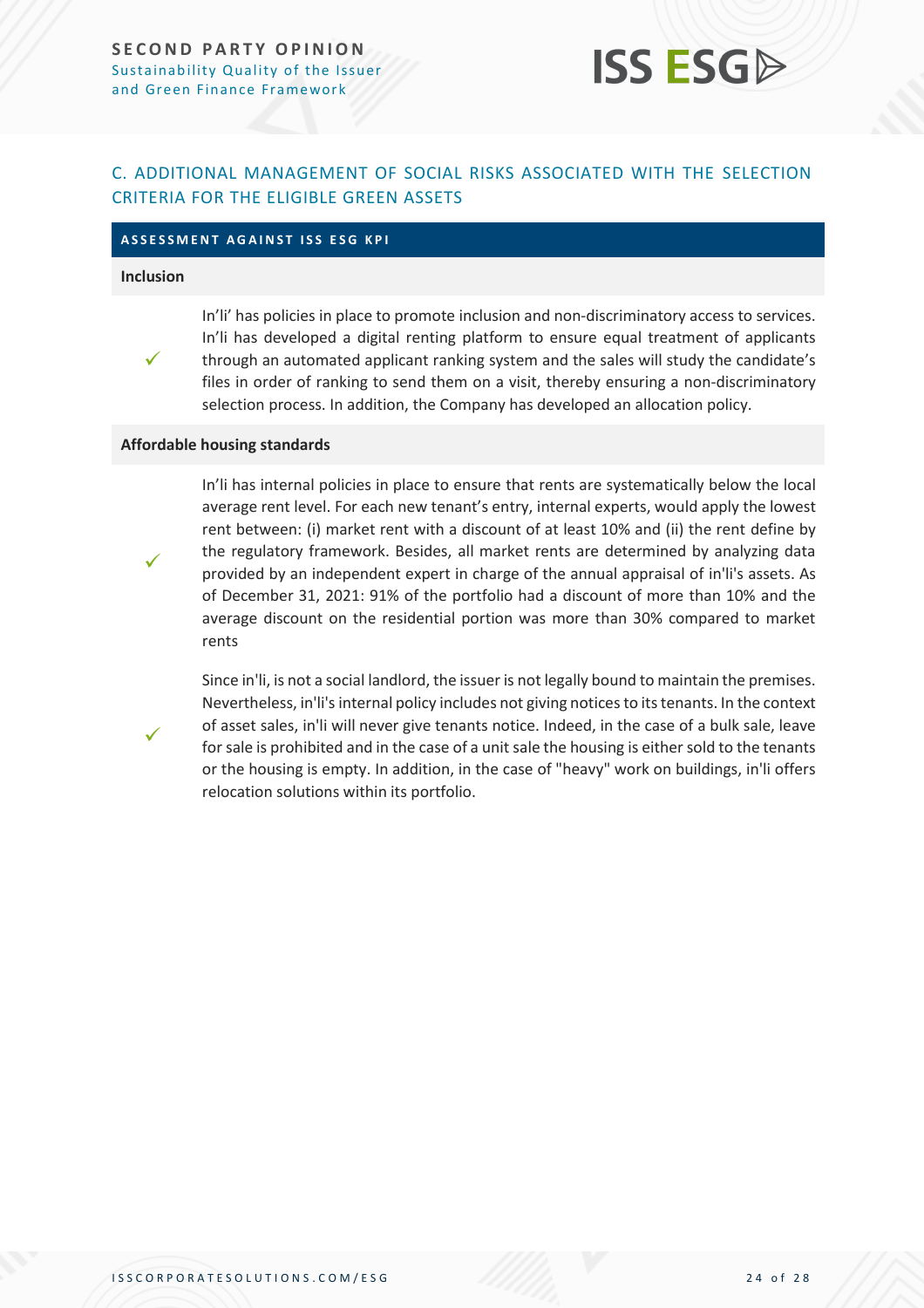

### DISCLAIMER

- 1. Validity of the SPO: As long as there is no material change to the Framework.
- 2. ISS ESG uses a scientifically based rating concept to analyse and evaluate the environmental and social performance of companies and countries. In doing so, we adhere to standardized procedures to ensure consistent quality of responsibility research worldwide. In addition, we provide Second Party Opinion (SPO) on bonds based on data provided by the issuer.
- 3. We would, however, point out that we do not warrant that the information presented in this SPO is complete, accurate or up to date. Any liability on the part of ISS ESG in connection with the use of these SPO, the information provided in them, and the use thereof shall be excluded.
- 4. All statements of opinion and value judgments given by us do not in any way constitute purchase or investment recommendations. In particular, the SPO is no assessment of the economic profitability and creditworthiness of a bond but refers exclusively to the social and environmental criteria mentioned above.
- 5. We would point out that this SPO, certain images, text, and graphics contained therein, and the layout and company logo of ISS ESG and ISS-ESG are the property of ISS and are protected under copyright and trademark law. Any use of such ISS property shall require the express prior written consent of ISS. Use shall be deemed to refer in particular to the copying or duplication of the SPO wholly or in part, the distribution of the SPO, either free of charge or against payment, or the exploitation of this SPO in any other conceivable manner.

The issuer that is the subject of this report may have purchased self-assessment tools and publications from ISS Corporate Solutions, Inc. ("ICS"), a wholly-owned subsidiary of ISS, or ICS may have provided advisory or analytical services to the issuer. No employee of ICS played a role in the preparation of this report. If you are an ISS institutional client, you may inquire about any issuer's use of products and services from ICS by emailin[g disclosure@issgovernance.com.](mailto:disclosure@issgovernance.com)

This report has not been submitted to, nor received approval from, the United States Securities and Exchange Commission or any other regulatory body. While ISS exercised due care in compiling this report, it makes no warranty, express or implied, regarding the accuracy, completeness or usefulness of this information and assumes no liability with respect to the consequences of relying on this information for investment or other purposes. In particular, the research and scores provided are not intended to constitute an offer, solicitation or advice to buy or sell securities nor are they intended to solicit votes or proxies.

Deutsche Börse AG ("DB") owns an approximate 80% stake in ISS HoldCo Inc., the holding company which wholly owns ISS. The remainder of ISS HoldCo Inc. is held by a combination of Genstar Capital ("Genstar") and ISS management. ISS has formally adopted policies on non-interference and potential conflicts of interest related to DB, Genstar, and the board of directors of ISS HoldCo Inc. These policies are intended to establish appropriate standards and procedures to protect the integrity and independence of the research, recommendations, ratings and other analytical offerings produced by ISS and to safeguard the reputations of ISS and its owners. Further information regarding these policies are available a[t https://www.issgovernance.com/compliance/due-diligence-materials.](https://www.issgovernance.com/compliance/due-diligence-materials)

© 2022 | Institutional Shareholder Services and/or its affiliates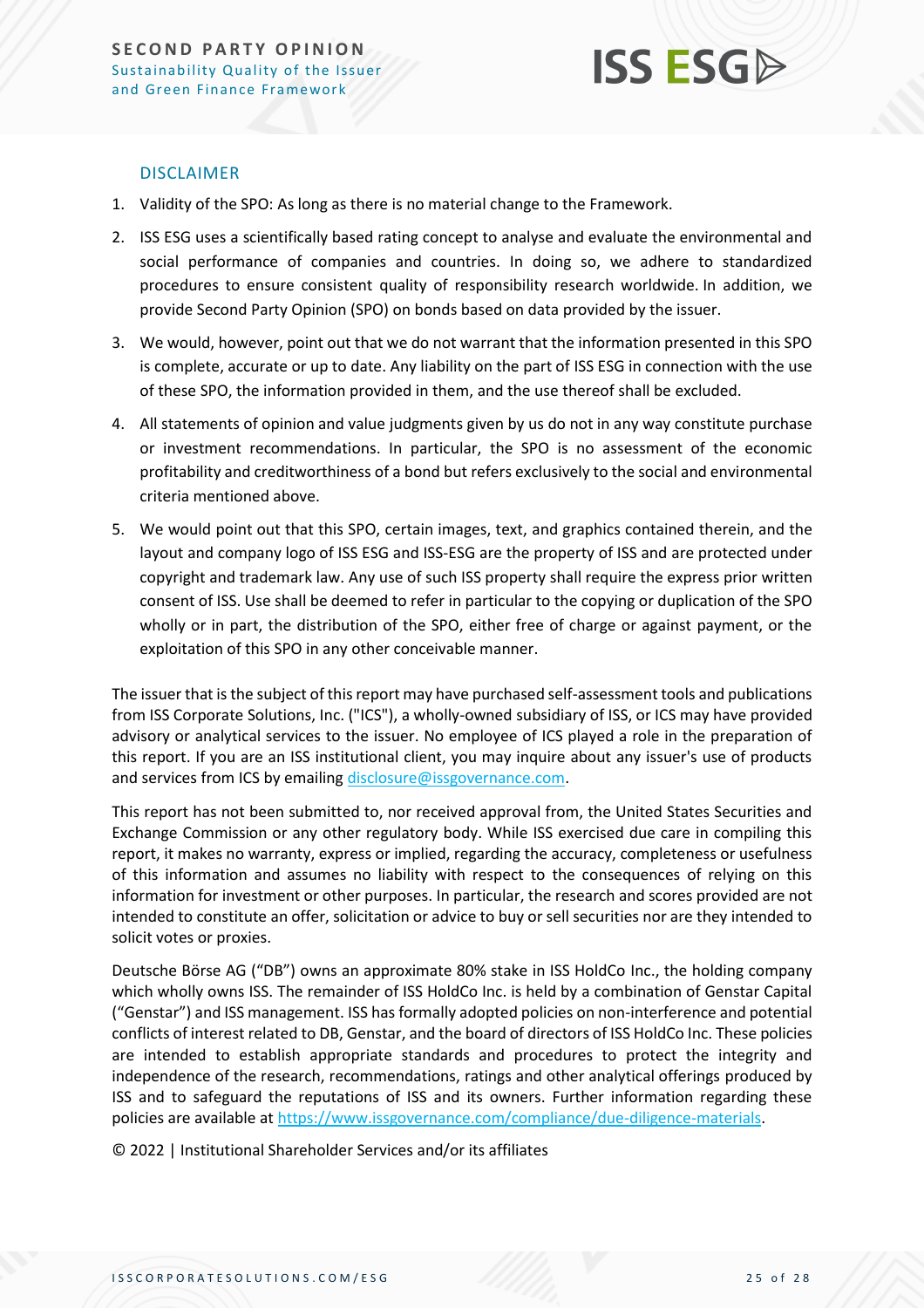### <span id="page-25-0"></span>ANNEX 1: Methodology

### EU Taxonomy

ISS ESG evaluates whether the details of the nominated projects and assets or project selection eligibility criteria included in the Green Finance Framework are in line with the criteria listed in relevant Activities in the EU Taxonomy Climate Delegated Act (June 2021) The evaluation shows if in'li's project categories are indicatively in line with the requirements listed in the EU Taxonomy Technical Annex. The evaluation was carried out using information and documents provided to ISS ESG on a confidential basis by in'li (e.g. Due Diligence Reports). Further, national legislation and standards, depending on the project category location, were drawn on to complement the information provided by the issuer

### Environmental and social risks assessment methodology

ISS ESG evaluates whether the assets included in the asset pool match the eligible project category and criteria listed in the Green Bond KPIs.

All percentages refer to the amount of assets within one category (e.g. wind power). Additionally, the assessment "no or limited information is available" either indicates that no information was made available to ISS ESG or that the information provided did not fulfil the requirements of the ISS ESG Green Bond KPIs.

The evaluation was carried out using information and documents provided to ISS ESG on a confidential basis by in'li (e.g. Due Diligence Reports). Further, national legislation and standards, depending on the asset location, were drawn on to complement the information provided by the issuer.

### Assessment of the contribution and association to the SDG

The 17 Sustainable Development Goals (SDGs) were endorsed in September 2015 by the United Nations and provide a benchmark for key opportunities and challenges toward a more sustainable future. Using a proprietary method, ISS ESG identifies the extent to which in'li Green Finance Instruments contributes to related SDGs.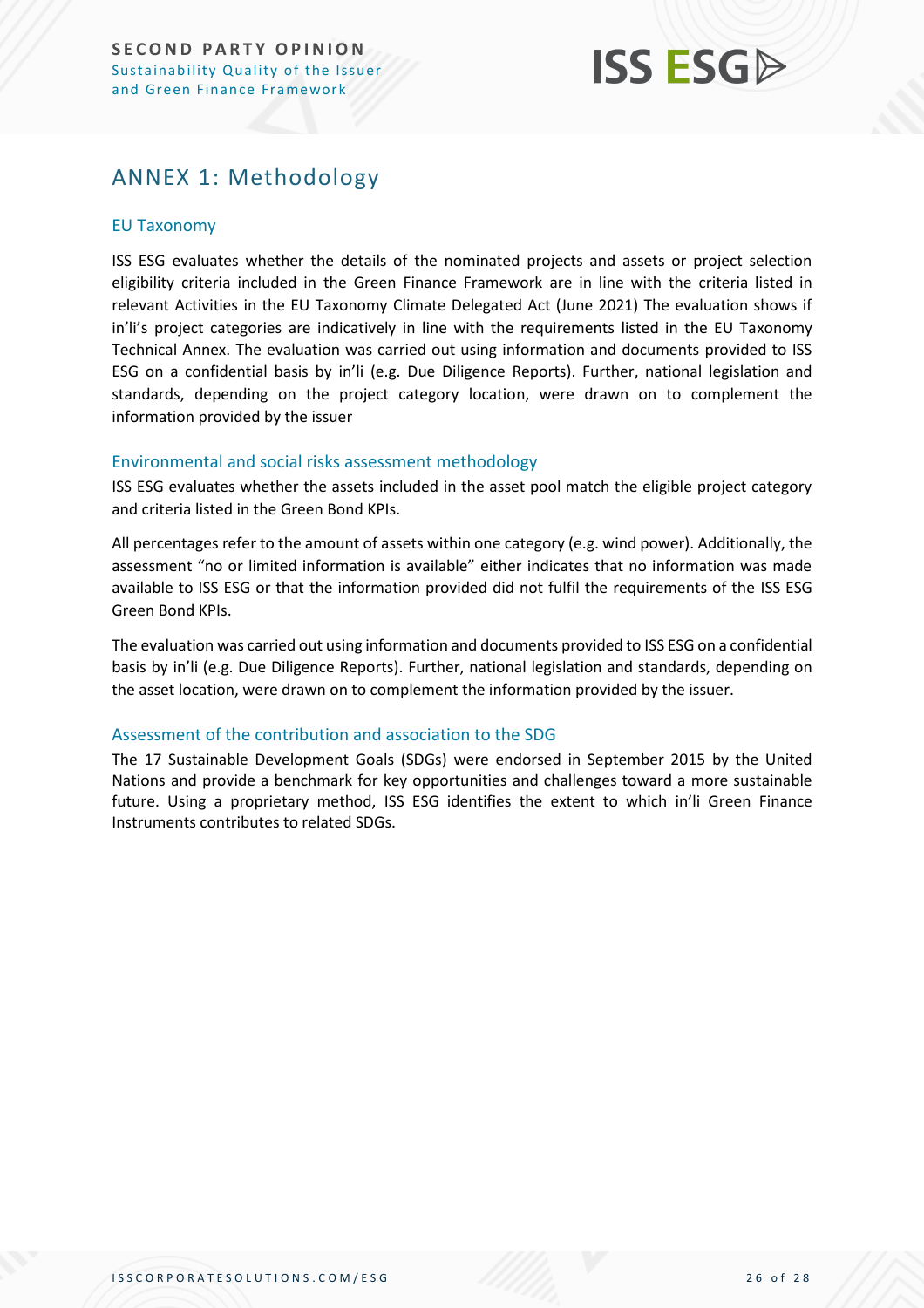

### <span id="page-26-0"></span>ANNEX 2: Quality management processes

### **SCOPE**

In'li commissioned ISS ESG to compile a Green Finance Instruments SPO. The Second Party Opinion process includes verifying whether the Green Finance Framework aligns with the ICMA Green Bond Principles and the LMA/LSTA/APLA Green Loan Principles and to assess the sustainability credentials of its Green Finance Instruments, as well as the issuer's sustainability strategy.

### **CRITERIA**

Relevant Standards for this Second Party Opinion

- **ICMA Green Bond Principles**
- **E** LMA/LSTA/APLA Green Loan Principles
- EU Taxonomy Climate Delegated Act (June 2021)
- ISS ESG Key Performance Indicators relevant for Use of Proceeds categories selected by in'li

### ISSUER'S RESPONSIBILITY

In'li's responsibility was to provide information and documentation on:

- **Framework**
- Documentation of ESG risks management at the asset level

### ISS ESG's VERIFICATION PROCESS

ISS ESG is one of the world's leading independent environmental, social and governance (ESG) research, analysis and rating houses. The company has been actively involved in the sustainable capital markets for over 25 years. Since 2014, ISS ESG has built up a reputation as a highly-reputed thought leader in the green and social bond market and has become one of the first CBI approved verifiers.

ISS ESG has conducted this independent Second Party Opinion of the Green Finance Instruments to be issued by in'li based on ISS ESG methodology and in line with the ICMA Green Bond Principles and LMA/LSTA/APLA Green Loan Principles.

The engagement with in'li took place in April 2022 to June 2022.

### ISS ESG's BUSINESS PRACTICES

ISS has conducted this verification in strict compliance with the ISS Code of Ethics, which lays out detailed requirements in integrity, transparency, professional competence and due care, professional behaviour and objectivity for the ISS business and team members. It is designed to ensure that the verification is conducted independently and without any conflicts of interest with other parts of the ISS Group.